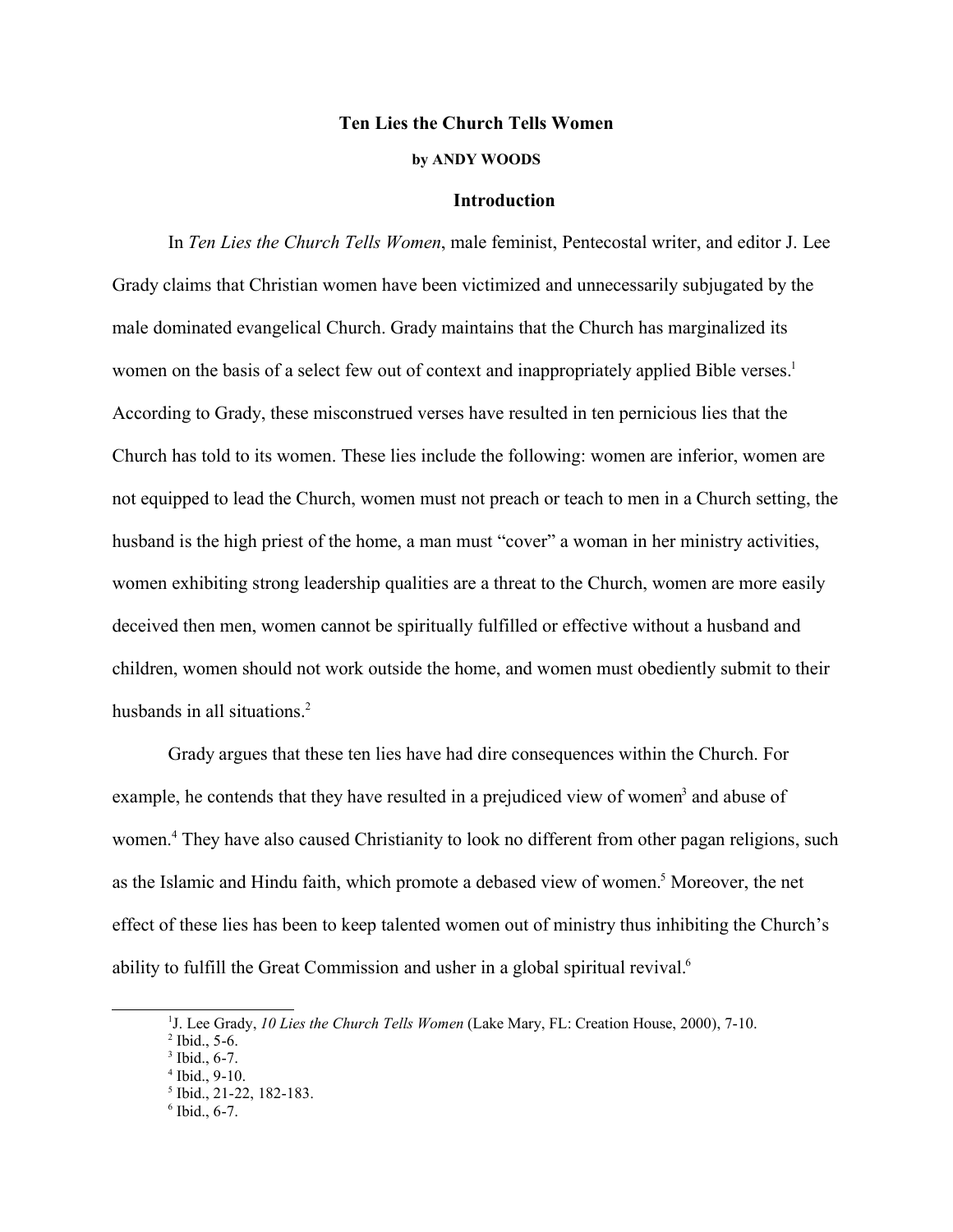Although Grady raises legitimate concerns regarding the abuse and marginalization of Christian women, his solution to these problems unfortunately resides in egalitarianism rather than doctrinal balance. For example, he does not view the solution to these problems in terms of presenting the husband's duty to sacrificially love his wife when discussing the duty of the wife to submit to her husband or presenting the significant role that women can play within the Church when discussing gender limitations on pastors and elders. Instead, Grady seeks to remedy his valid concerns by swinging to the opposite end of the spectrum and promoting the abolition of all biblically derived gender role distinctions.

To his credit, by not relying upon arguments traditionally used by many liberal feminist that directly attack the inerrancy of scripture,<sup>7</sup> Grady remains evangelical in his approach. Along these same lines, Grady is quick to distance himself from the man-hating, pro-lesbian, and proabortion agenda of radical secular feminism.<sup>8</sup> However, in order to reinterpret biblical gender distinctions, Grady cites numerous examples throughout Church history of how God spectacularly blessed the efforts of various Christian women who functioned outside of His alleged gender hierarchy. Such argumentation is insufficient because it merely furnishes anecdotal, non-exegetical evidence that ultimately fails to acknowledge the difference between God's perfect and permissive will. Moreover, Grady also attempts to abolish gender role distinctions by relying upon dated exegetical arguments utilized by evangelical feminists. Most, if not all, of these arguments have already been thoroughly refuted by evangelical traditionalists and conservatives. This article will expose the inadequacies of these faulty textual arguments employed by Grady throughout his book.

<sup>&</sup>lt;sup>7</sup> Such arguments include the following misguided notions: Jesus contradicted the Old Testament, Paul did not understand the Old Testament, or Paul contradicted himself or Jesus or the Old Testament. For a fuller treatment of these views see H. Wayne House, *The Role of Women in Ministry Today* (Nashville, Thomas Nelson Publishers, 1990), 19-28.

 $8$  Ibid., 14-15.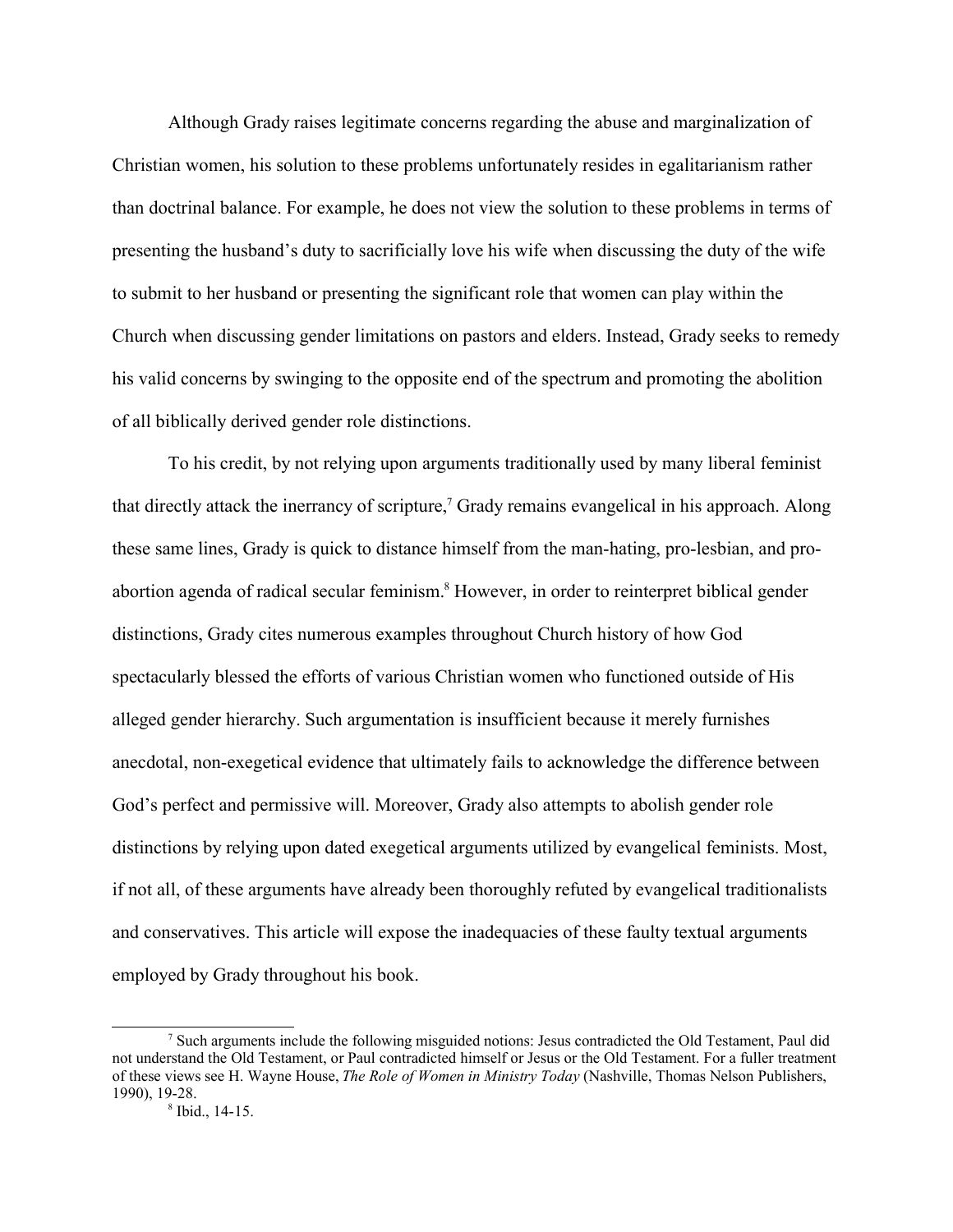## **A Trinitarian Analogy**

In chapter 1, Grady argues that gender role distinctions within the Church has led to a view among Christians that women are less spiritual, intelligent, and qualified than men. However, the Trinity itself serves as an appropriate response to such a misunderstanding. The fact that both the Father and the Son play different roles within the Godhead in no way diminishes the notion that both are equal in terms of importance and deity. In other words, the Son is still God (John 8:58-59) even though He volitionally submits Himself to the will of the Father (Luke 22:42; Phil. 2:6-8). Similarly, even though God has required that men and women fulfill different roles within marriage and the Church, both men and women still enjoy equal value and status before God. As far as creation is concerned, both male and female retain the image of God (Gen. 1:27). As far as redemption is concerned, both believing male and female are co-heirs (Gal. 3:28; 1 Peter 3:7).

## **Gender Role Distinctions Before The Fall**

Rather than being satisfied with such a straightforward solution, Grady instead attempts to eradicate gender role distinctions as his method of ridding the Church of the notion that women are inferior to men. He reasons that gender role distinctions did not exist prior to the fall because the divine command to rule creation was given to both Adam and Eve (Gen. 1:28). He maintains that female subordination only came into existence as a result of The Fall when God for the first time said to Eve regarding Adam, "he shall rule over you" (Gen.  $3:16$ , NKJV).<sup>9</sup> Therefore, according to Grady, God's strategy in Christ is to reverse this fallen condition by allowing men and women to co-rule within marriage as they did prior to The Fall.<sup>10</sup>

<sup>&</sup>lt;sup>9</sup> All scripture quotation used throughout are taken from the New King James Version.

<sup>&</sup>lt;sup>10</sup> Ibid., 25-28. Several scholars have advocated the notion that differences in authority between Adam and Eve only originated after sin's entrance into the world. See Aida B. Spencer*, Beyond the Curse*, 2d ed. (Nashville: Thomas Nelson, 1985), 20-42 and Gilbert Bilezikan, *Beyond Sex Roles* (Grand Rapids: Baker, 1985), 21-58. Grady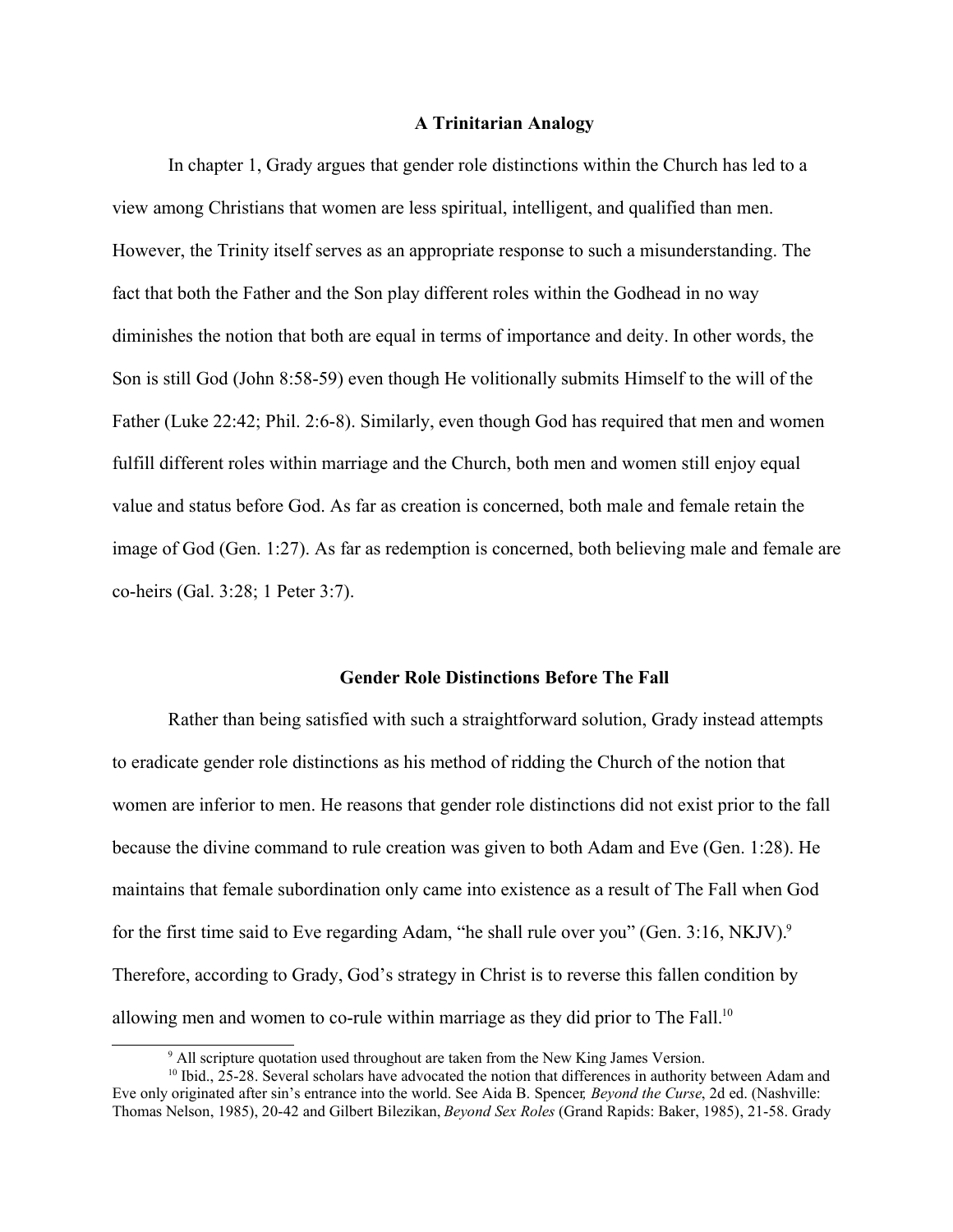However, according to Grudem, the Genesis narrative indicates that gender role distinctions existed among Adam and Eve even before sin's entrance into the world.<sup>11</sup> For example, Grudem points out that God first created Adam and then after a period of time created Eve (Gen. 2:7, 18-23). The fact that Adam was created first furnishes evidence that God intended him to be the leader of the marital relationship. Throughout the Old Testament the first born in any family has the leadership role in that family for that generation (Gen. 25:27-34; 35:23; 38:27- 30; 49:3-4; Deut. 21: 15-17; 1 Chr. 5:1-2). Moreover, despite the fact that Eve sinned first (Gen. 3:6), God first spoke to Adam presumably to call him to account for the actions of the family (Gen. 3:9). Such accountability implies headship. In addition, Adam rather than Eve represented the human race. Even though Eve sinned first, humanity is still considered sinful because of Adam's sin rather than Eve' sin (Rom. 5:12, 15, 19; 1 Cor. 15:22, 49).<sup>12</sup> This consideration indicates that God had given Adam, rather than Eve, headship or leadership with respect to the human race.

#### **Galatians 3:28 and Gender Role Distinctions**

Grady also believes that Galatians 3:28 abolishes all gender role distinctions among believers.<sup>13</sup> This verse says, "There is neither Jew nor Greek, there is neither slave nor free, there is neither male nor female; for you are all one in Christ Jesus." However, several reasons militate against understanding Galatians 3:28 as abolishing all gender role distinctions among believers. First, the immediate context of Galatians 3:28 shows that Paul is speaking of salvation rather

is probably drawing upon their work here although no appropriate citation is included.

<sup>11</sup> Wayne Grudem, *Systematic Theology: An Introduction to Biblical Doctrine* (Grand Rapids: Zondervan, 1994), 461-65.

<sup>&</sup>lt;sup>12</sup> Interestingly, later on in his book, Grady also uses many of these same verses to point out that Adam was responsible for bringing sin into the world. Grady uses this point to argue that women are not more susceptible to spiritual deception as compared to men. See Grady, *10 Lies the Church Tells Women*, 132.

<sup>13</sup> Grady, *10 Lies the Church Tells Women*, 21.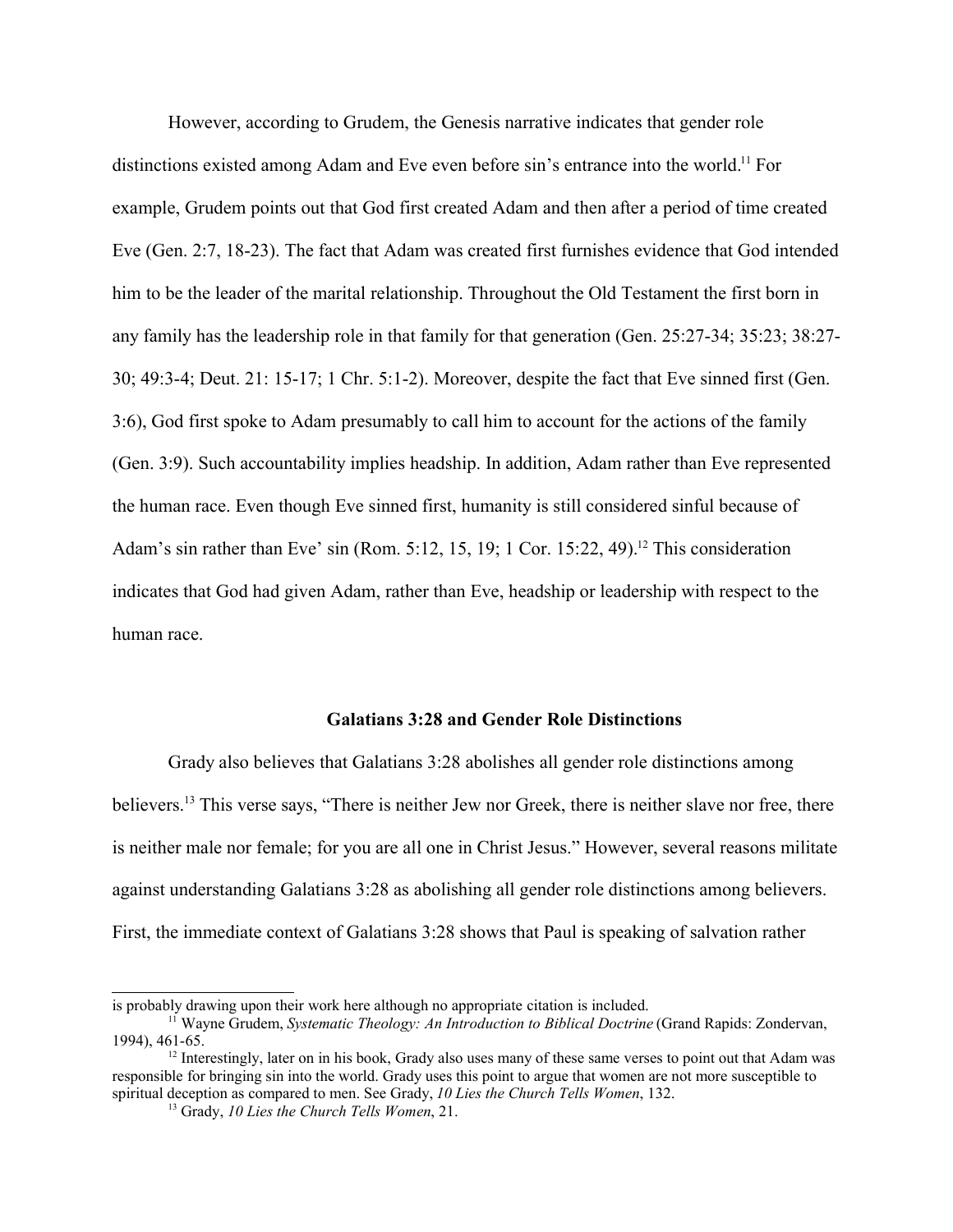than roles (Gal. 3:22, 24, 26, 27).<sup>14</sup> Second, in every passage dealing with functional roles, the terms "man" and "woman" or "husband" and "wife" appear. Yet Galatians 3:28 uses the terms "male" and "female." If Paul is speaking of functional relationships in Galatians 3:28, why does he not use the language which he uses in every other passage? Why does he not say that there is neither "man nor woman in Christ" rather than "male and female"?<sup>15</sup> Third, oneness in Christ does not obliterate the functional differences between slaves and masters (1 Cor. 7:20-24), parents and children (Eph. 6:1-4), believing citizens and rulers (Rom. 13:1-7). Why then should we assume that it does so between men and women?<sup>16</sup>

# **The Pattern of Scripture**

In chapters 2 and 6, Grady argues that women are capable and divinely called to assume all forms of leadership within the Church. Grady points out that just as white churches opposed racial desegregation, many of today's evangelical churches remain closed to the notion of a woman assuming the role of senior pastor even though women have achieved remarkable status in diverse fields.<sup>17</sup> Grady further contends that the ultimate motive of men opposing the idea of a woman leading a church is rooted in a fear that women will be able to do the job better than they can.<sup>18</sup> Thus, insecurity regarding the threat of the diminishment of their own maleness causes men to oppose strong female leadership within the local Church.<sup>19</sup>

In order to support the abolition of all gender restrictions in ecclesiastical leadership, Grady cites numerous biblical examples illustrating strong female spiritual leadership. Grady's

<sup>14</sup> John MacArthur, *1 Timothy*, The MacArthur New Testament Commentary (Chicago: Moody Bible Institute, 1995), 84.

<sup>&</sup>lt;sup>15</sup> Robert L. Saucy, "The Negative Case Against the Ordination of Women," in Kenneth S. Kantzer and Stanley N. Gundry, eds., *Perspectives on Evangelical Theology*, 283.

<sup>16</sup> MacArthur, *I Timothy*, 84-85.

<sup>17</sup> Grady, *10 Lies the Church Tells Women*, 32.

<sup>18</sup> Ibid., 45.

<sup>&</sup>lt;sup>19</sup> Ibid., 110.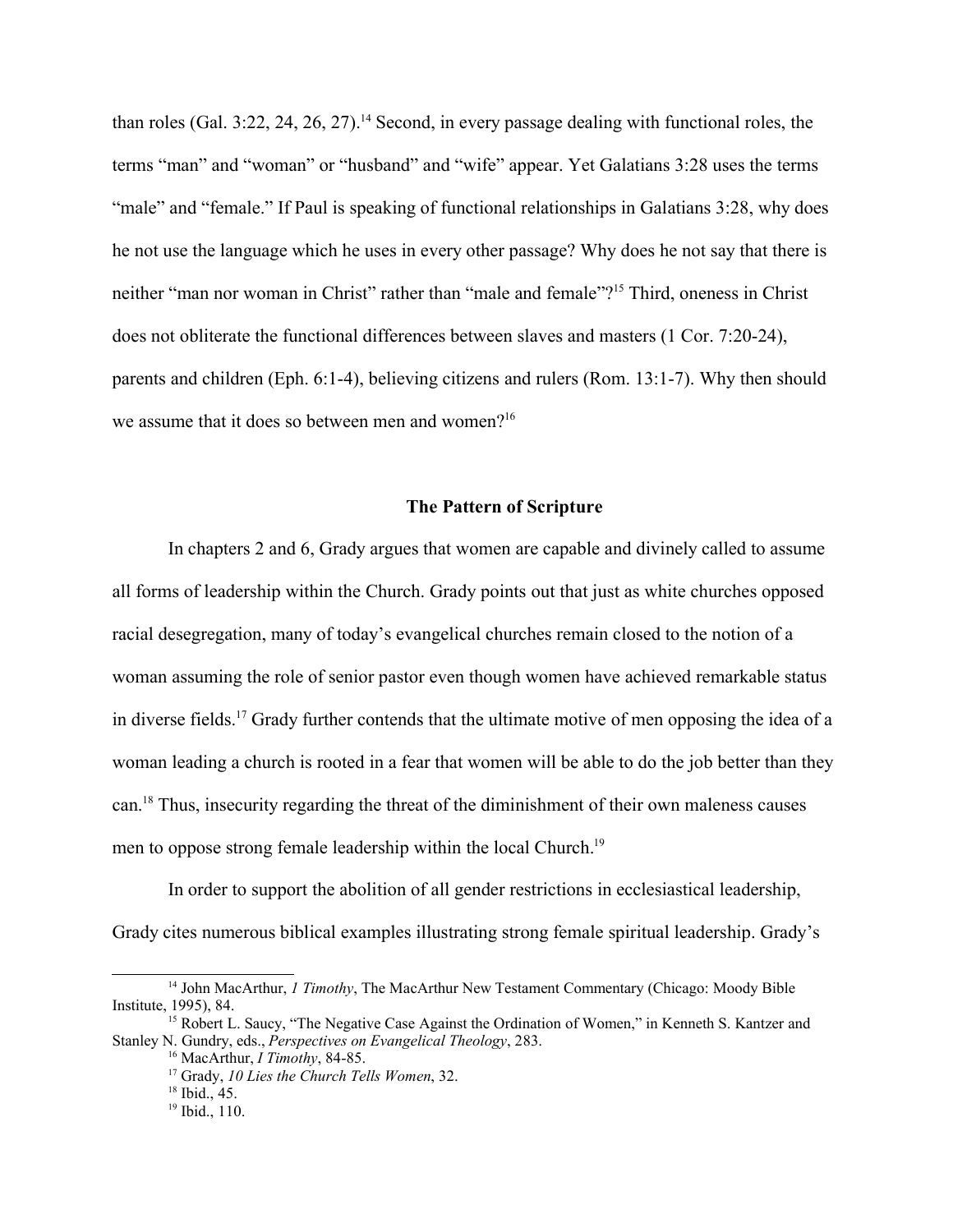Old Testament examples include Miriam (Exod. 15:20), Deborah (Judg. 5), Huldah (2 Kings 22:14), Esther, Rahab (Josh. 2), Jael (Judg. 4), and the Jewish midwives (Exod. 1). Grady's illustrations from the gospels include Anna (Luke 2) as well as the various women who followed Christ and played significant roles in His ministry (Matt. 26:6-13; Luke 8:1-3; John 4: 7-42; 20:17). Grady's examples from Acts include Peter's quotation of Joel 2:28 on the Day of Pentecost when he proclaims, "your sons and your daughters shall prophesy" (Acts 2:17), Priscilla teaching Apollos (Acts 18:24-28), and Philip's four daughters who prophesied (Acts 21:9). Grady's examples from the epistles include Lois and Eunice's instruction of Timothy (2 Tim. 1:5), Junias being named among the apostles (Rom. 16:7), Chloe (1 Cor. 1:11), Euodia and Syntyche (Phil. 4:3), the fact that Phoebe is called a deacon (Rom. 16:1-2), and the many other women that Paul mentions who played a strategic role in his ministry (Rom. 16).

Although Grady accuses conservatives of reading scripture through the cultural lenses of suburban America, $20$  in actuality it is Grady who has imposed his own cultural grid of modern day feminist thinking upon the text. Grady ignores the fact that throughout the Bible there is a consistent pattern of male leadership and congregational teaching among God's people. For example, in the Old Testament, there were no queens in Judah or Israel. The single exception was Athaliah (2 Kings 11:1-20) who was a usurper and therefore hardly an example worthy of imitating. Also, there were no women priests. Thus, those who had formal teaching responsibilities in Old Testament times were exclusively male. Furthermore, there were no female authors of the Old Testament books. Moreover, no female had an ongoing public speaking ministry like Elijah and Elisha.<sup>21</sup> Although there were occasional female leaders and prophetesses, such as Deborah and Huldah, they represent rare exceptions in unusual

<sup>20</sup> Ibid., 157.

<sup>21</sup> MacArthur, *I Timothy*, 83-84.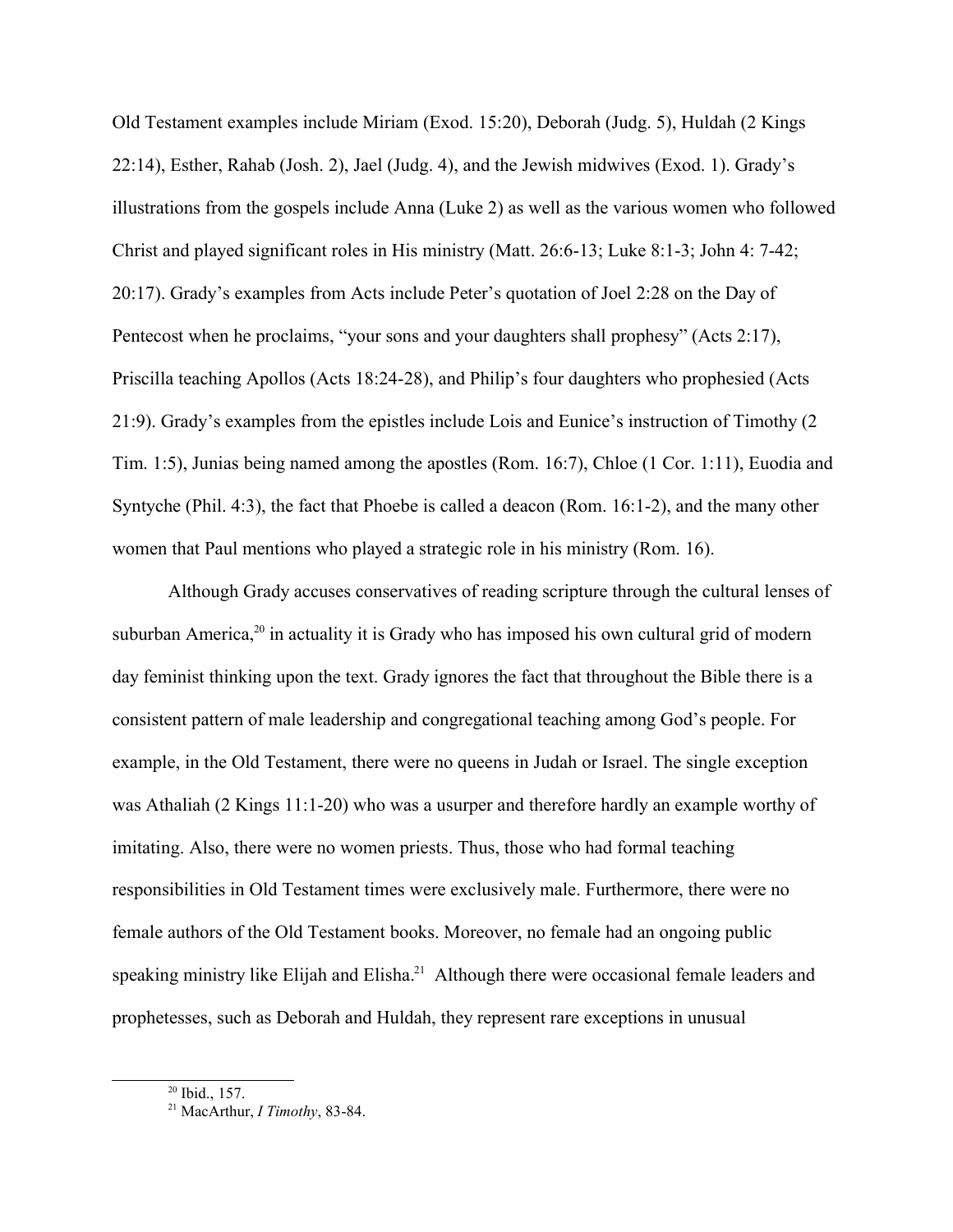circumstances. They occur in the midst of an overwhelming pattern of male teaching and leadership and therefore can hardly serve as patterns for New Testament office.<sup>22</sup>

In the New Testament, there are no examples of women pastors, congregational teachers, or elders. Moreover, there are no female authors of any of the New Testament books. Furthermore, the New Testament fails to record a single sermon given by a woman.<sup>23</sup> In sum, there is not one example in the entire Bible of a woman doing the kind of congregational teaching that is expected of pastors and elders in the New Testament Church.<sup>24</sup> Because of facts such as these, the overwhelming pattern throughout the entire history of the Church has been to view the office of pastor or elder to have been reserved for men.<sup>25</sup> However, in order to make his case appear more persuasive, Grady selectively uses Church history. For example, even though his book is filled with examples of God's apparent blessing upon women throughout the history of the Church who supposedly functioned outside of His gender hierarchy, Grady simultaneously and conveniently ignores the dominant interpretation that existed throughout Church history that placed gender limitations on the office of pastor and elder.

Not only does Grady ignore the totality of scripture's message on the subject of female spiritual leadership, but also some of his specific scriptural examples ignore the surrounding context and contain linguistic errors. For example, the illustration of Miriam (Exod. 15:20) does little to help Grady's case due to the fact that scripture only attributes to her one recorded prophecy and fails to describe her permanent calling to office.<sup>26</sup> Moreover, the story of Deborah cannot be effectively used as a normative for female leadership because, unlike the other male prophets, she prophesied in private rather than public (Judg. 4:5). The case of Deborah is also

<sup>22</sup> Grudem, *Systematic Theology*, 941.

<sup>23</sup> MacArthur, *I Timothy*, 85.

<sup>24</sup> Grudem, *Systematic Theology*, 941-42.

 $25$  Ibid., 942.

<sup>26</sup> MacArthur, *I Timothy*, 84.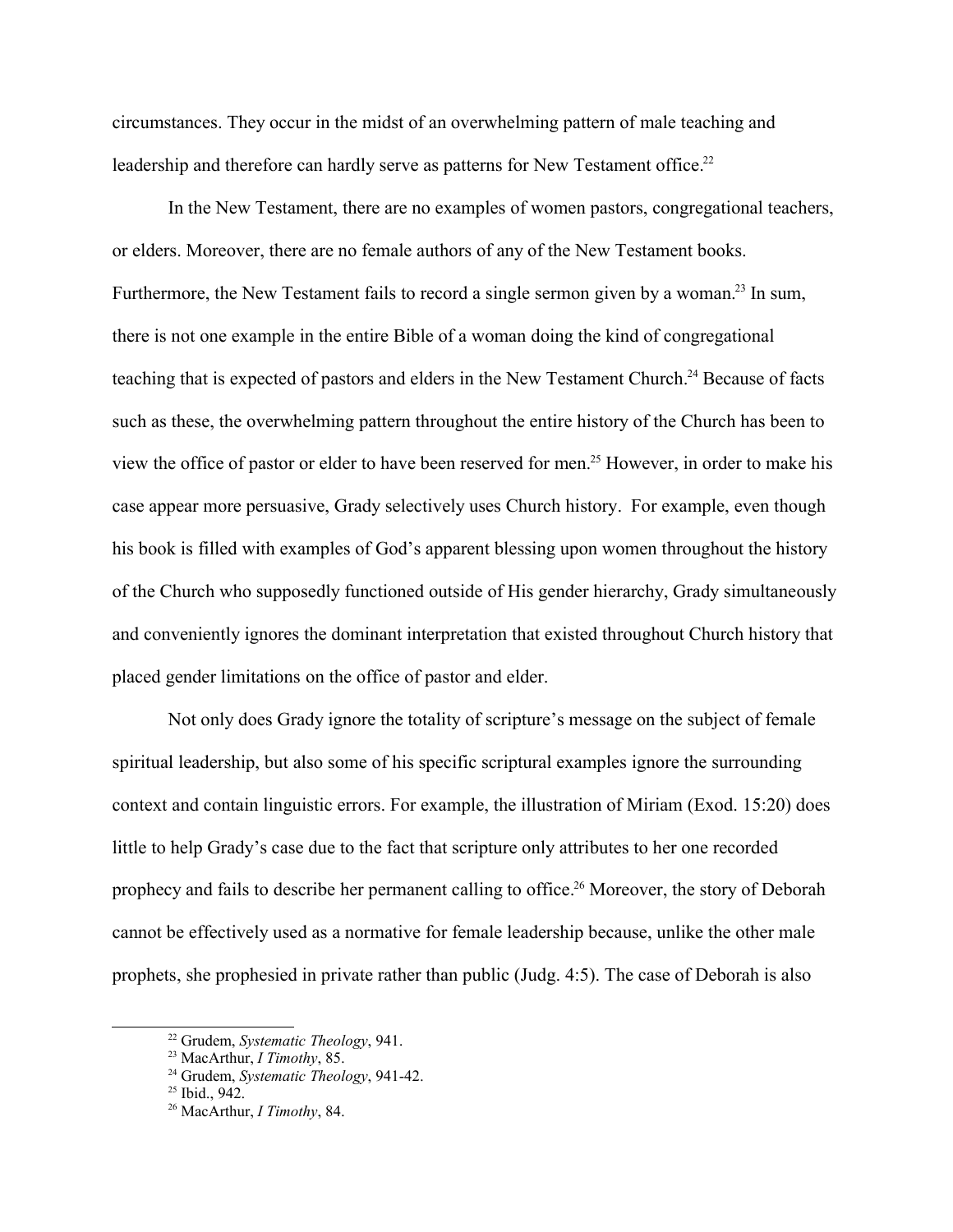problematic because she declined to lead a military campaign against the Canaanites. Instead she opted to hand over her leadership role to a man (Judg. 4:6-7). In addition, there is no explicit affirmation of the fact that God raised Deborah up. This fact makes Deborah distinct from the other Judges such as Othniel (Judg. 3:9), Ehud (Judg. 3:15), Gideon (Judg. 6:14), Jephthah (Judg. 11:29), and Samson (Judg. 13:25; 14:6) where scripture records a specific statement of their calling from God. Similarly, Huldah, like Deborah, prophesied only in private.<sup>27</sup>

Furthermore, while it is certainly true that many women played instrumental roles in Christ's ministry, it is also interesting to observe that the twelve disciples that Jesus selected after spending all night in prayer (Luke 6:12) to be the foundation of the Church (Eph. 2:20) and rulers in the millennial age (Matt. 19:28) were all male. Grady postulates that Jesus only selected male apostles because women were not allowed to occupy positions of authority in first century Judaism. Thus, for Christ to have appointed female apostles would have challenged existing cultural taboos so severely that the lives of Christ and His apostles would have been put in immediate danger.<sup>28</sup> However, this explanation is unsatisfying. It challenges Christ's courage, integrity,<sup>29</sup> and ability to protect His own life and the lives of His disciples until the appointed time of their deaths. It also ignores the numerous instances where Jesus did jeopardize His life and the lives of His followers by challenging culture and tradition when it violated scripture or moral principle. For example, the Gospels record Christ publicly criticizing the Pharisees (Matt. 23: 13-36), healing on the Sabbath (Mark 1:21-27), cleansing the temple (John 2:14-17), speaking with a Samaritan woman (John 4:7-9), eating with tax gatherers and sinners (Matt 9:11), and eating with unwashed hands (Mark  $7:1-23$ ).<sup>30</sup>

<sup>27</sup> Grudem, *Systematic Theology*, 941-42, n. 73.

<sup>28</sup> Grady, *10 Lies the Church Tells Women*, 42.

<sup>29</sup> Grudem,*Systematic Theology*, 940-41.

<sup>30</sup> James A. Borland, "Women in the Life and Teachings of Jesus," in *Recovering Biblical Manhood and Womanhood: A Response to Evangelical Feminism*, ed. John Piper and Wayne Grudem (Wheaton, Ill.: Crossway, 1991), 120.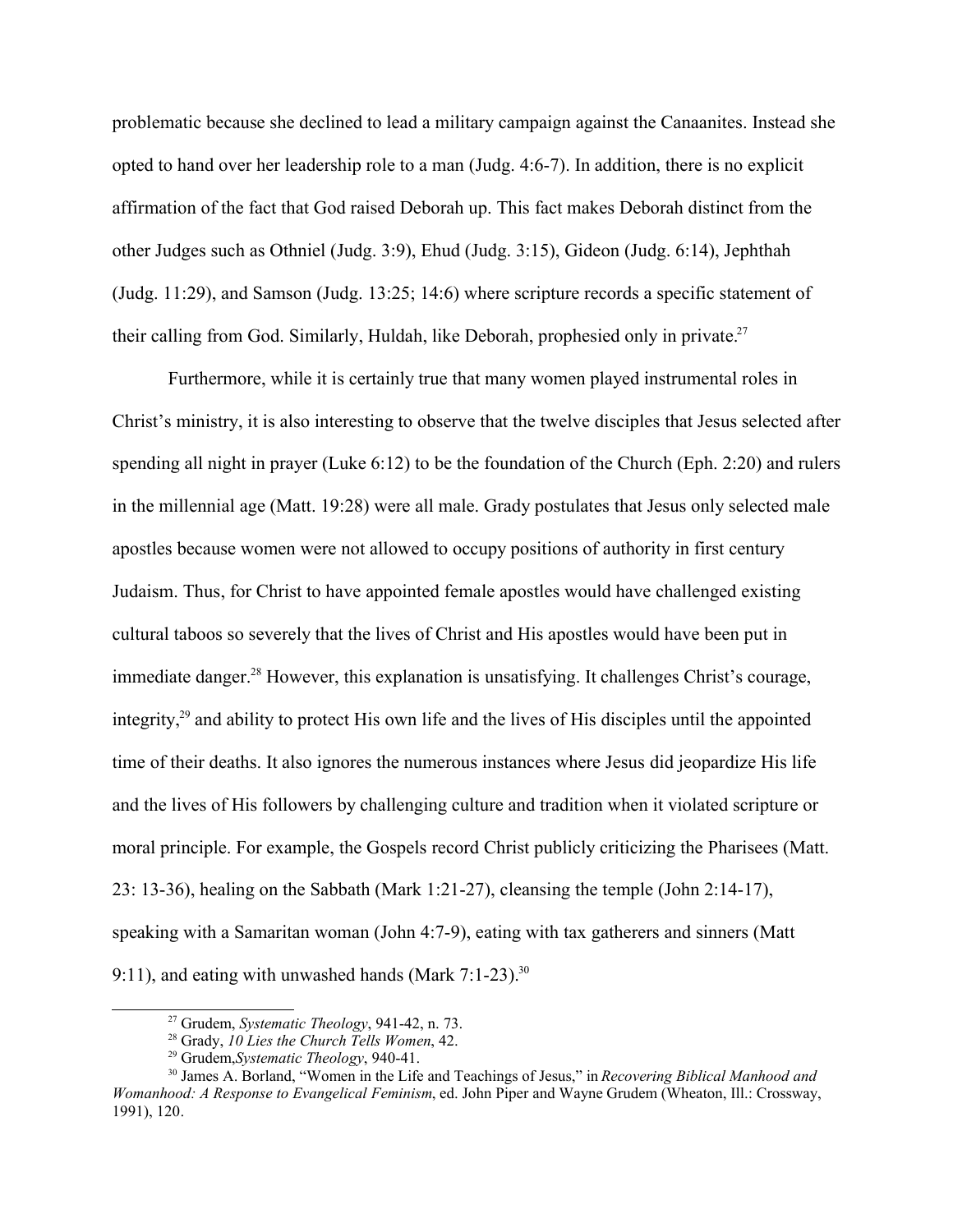Grady also repeatedly uses Peter's quotation of Joel 2:28 in Acts 2:17 as evidence that God desires for women to be preachers in the present age.<sup>31</sup> These verses say, "your sons and your daughters shall prophesy." However, it is possible that Peter was only comparing the events taking place in Acts 2 with the eschatological events prophesied in Joel 2. In other words, when Peter quoted Joel 2:28-32 in Acts 2:16-21, he was merely comparing what was happening in Acts 2 with the prophecies in Joel 2. He was not indicating that the prophecies in Joel 2 were actually being fulfilled or partially fulfilled in Acts 2.

This view fits well with the context of Acts 2. In Acts 2:13, some Jews, who were observing the believers being effected by the work of the Holy Spirit on Pentecost, attributed the Spirit's supernatural work to the natural cause of drunkenness. In Acts 2:16-21, Peter explained to the Jewish skeptics that they should have been able to recognize the events of Pentecost as the Holy Spirit's activity because their own scriptures in Joel 2:28-32 indicate that the Holy Spirit would do something similar in the distant future of the nation of Israel.

This analogy view is based upon several pieces of textual evidence.<sup>32</sup> The context of the book of Joel indicates that Joel was speaking of the outpouring of the Holy Spirit on the entire nation of Israel in the last days. This is what Joel meant by "all flesh." In Acts 2, the Holy Spirit was poured out only on the twelve apostles and the 120. This was not the "all flesh" that Joel predicted. Also, a literal interpretation of the prophecies in Joel 2 indicate that Joel was speaking of the Holy Spirit's work with Israel during the future Tribulation (Joel 2:30-31) and Millennium (Joel 2:28-29). These events were not fulfilled in Acts 2.

Moreover, it is obvious that Joel 2:30-31 as quoted in Acts 2:19-20, was not fulfilled on Pentecost. The sun did not turn into darkness and the moon did not turn into blood on Pentecost.

<sup>31</sup> Grady, *10 Lies the Church Tells Women*, 44-45.

<sup>&</sup>lt;sup>32</sup> Thomas L. Constable, "Notes on Revelation," online: www.soniclight.com, accessed 22 June 2002, 38-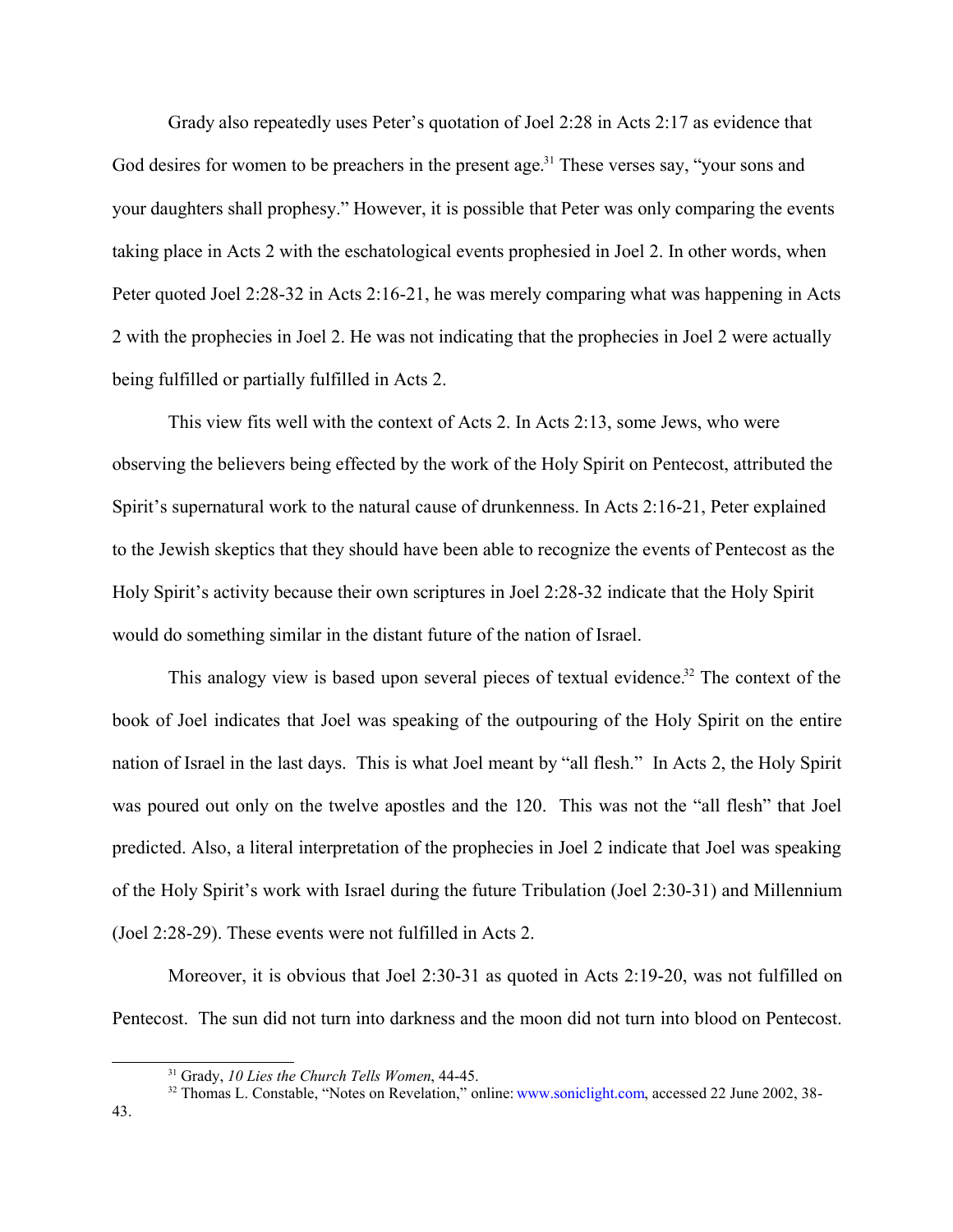In addition, Peter stopped quoting halfway through Joel 2:32. The rest of Joel 2:32 says, "For in Mount Zion and in Jerusalem there shall be deliverance, as the Lord has said, among the remnant whom the Lord calls." Thus, the rest of verse 32 deals specifically with Israel's deliverance in Mount Zion and in Jerusalem. These events were not fulfilled on Pentecost. Furthermore, many of the things that happened in Acts 2, such as believers speaking in tongues (Acts 2:4), were not predicted in Joel 2. In addition, many of the things which Joel did mention in Joel 2, such as believers experiencing dreams and visions (Joel 2:28), did not even take place in Acts 2.

Also, when quoting Joel 2 in Acts 2, Peter changed certain features of Joel's text. For example, Peter changed "After this" in Joel 2:28 to "last days" in Acts 2:17. Joel 2:29 does not contain the words "and they will prophesy." Peter, however, added these words in Acts 2:18. Such editing seems to indicate that Peter himself, did not believe that the prophecies of Joel 2 were being fulfilled in Acts 2. Finally, if Peter wanted to indicate that the prophecies in Joel 2 were being fulfilled in Acts 2, he could have easily indicated this by using the word "fulfilled." Peter used this word in a previous speech in Acts 1:16. By Peter's use of the word "fulfilled" in this passage, he was showing that certain Old Testament prophecies were being fulfilled in Acts 1. However, Peter's omission of the word "fulfilled" in Acts 2 makes it difficult to conclude that he believed that the prophecies of Joel 2 were being fulfilled in Acts 2.

Viewing Peter's quotation of Joel 2:28 in Acts 2:17 as an argument from analogy rather than a fulfillment of prophecy means that Joel 2:28 awaits a future eschatological fulfillment. This fact alone prevents feminists from arguing based upon Joel 2:28 and Acts 2:17 that God desires for women to preach in the present age. Of course, Grady completely overlooks this valid exegetical option and instead dogmatically insists based upon Joel 2:28 and Acts 2:17 that God desires women to preach in the present age.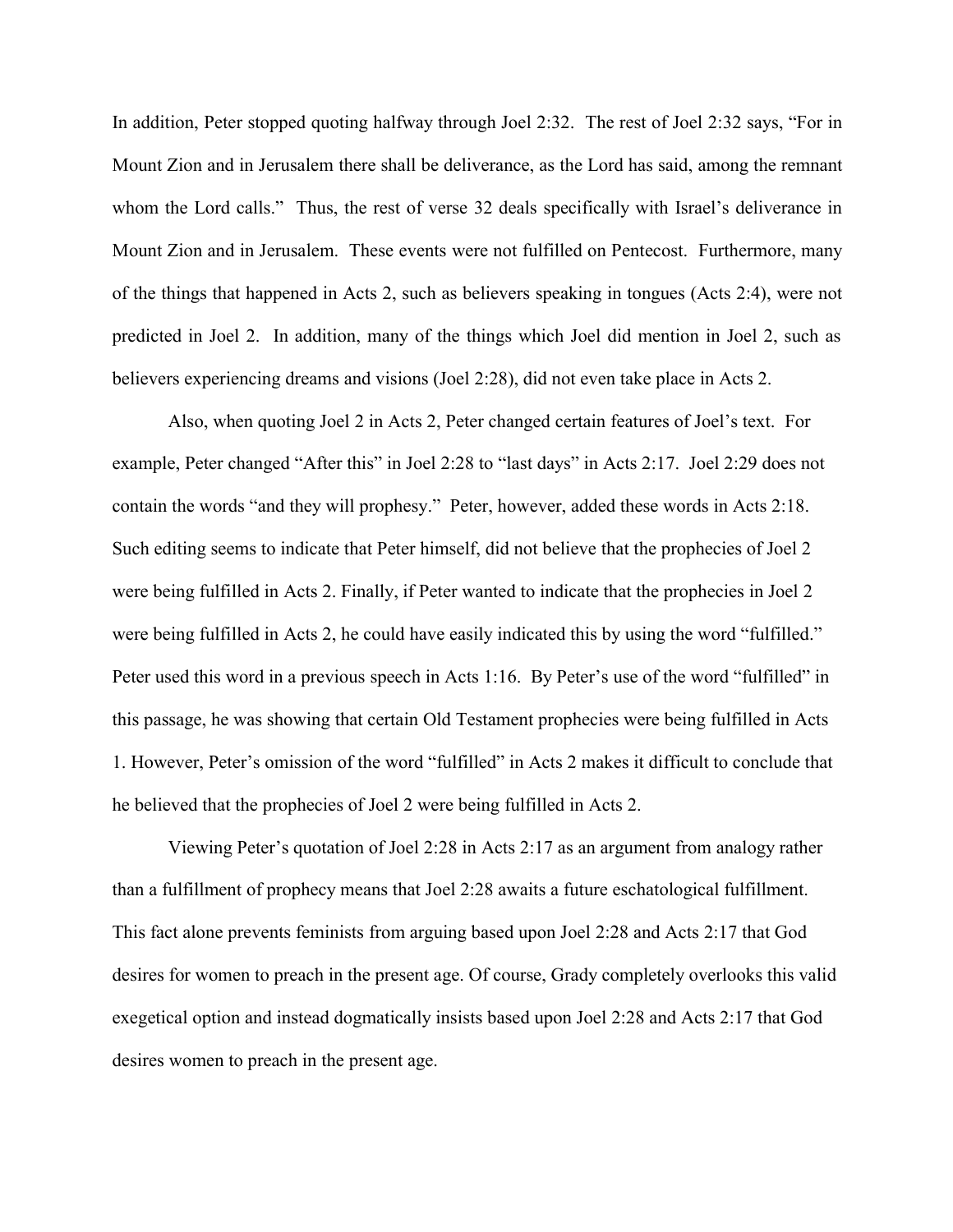Grady's other arguments from Acts are equally unpersuasive. Although Priscilla did instruct Apollos (Acts 18:26), this instruction took place in private rather than during a formal worship session of the church.<sup>33</sup> In addition, while Philip's daughters are said to have prophesied (Acts 21:9), scripture does not define the occasion or their message. Nothing in the text indicates that they prophesied during a formal worship service. There is no reason to assume that Philip's daughters had an ongoing preaching ministry.<sup>34</sup>

Grady's arguments from the epistles fair no better than his arguments from the Old Testament, the Gospels, and Acts. Romans 16:7 says, "Greet Andronicus and Junia, my countrymen and my fellow prisoners, who are of note among the apostles, who also were in Christ before me." Grady would have his readers believe that Romans 16:7 teaches that Junia, a female, was an apostle.<sup>35</sup> However, this interpretation suffers from three translation difficulties.<sup>36</sup> First, "who are of note among the apostles" can also be translated "who are noted by the apostles." In other words, the verse could be communicating that Junias was known to the twelve as one of the first converts to Christianity rather than being among the twelve.<sup>37</sup> Second, the female name Junia can also be translated Junias, which is a man's name. Although grammatical considerations leave open the possibility that the verse could be referring to a female apostle, this possibility has much less credibility in view of the fact that only men were chosen to be apostles and the lack of evidence elsewhere for a female apostle.<sup>38</sup> Third, the word "apostles" may not necessarily refer to the office of an apostle but rather may simply mean "messengers." This broader designation is frequently used elsewhere in scripture (Phil. 2:25; 2 Cor. 8:23; John

<sup>33</sup> MacArthur, *I Timothy*, 87; Grudem, *Systematic Theology*, 943.

<sup>34</sup> MacArthur, *I Timothy*, 85.

<sup>35</sup> Grady, *10 Lies the Church Tells Women*, 40-41.

<sup>36</sup> Grudem, *Systematic Theology*, 908-9; Thomas R. Schreiner, "The Valuable Ministries of Women in the Context of Male Leadership," in *Recovering Biblical Manhood and Womanhood: A Response to Evangelical Feminism*, ed. John Piper and Wayne Grudem (Wheaton, Ill.: Crossway, 1991), 214, 221-22.

<sup>37</sup> Stephen Clark, *Man and Woman in Christ* (Ann Arbor, MI: Servant Books, 1980), 130.

 $38$  Ibid.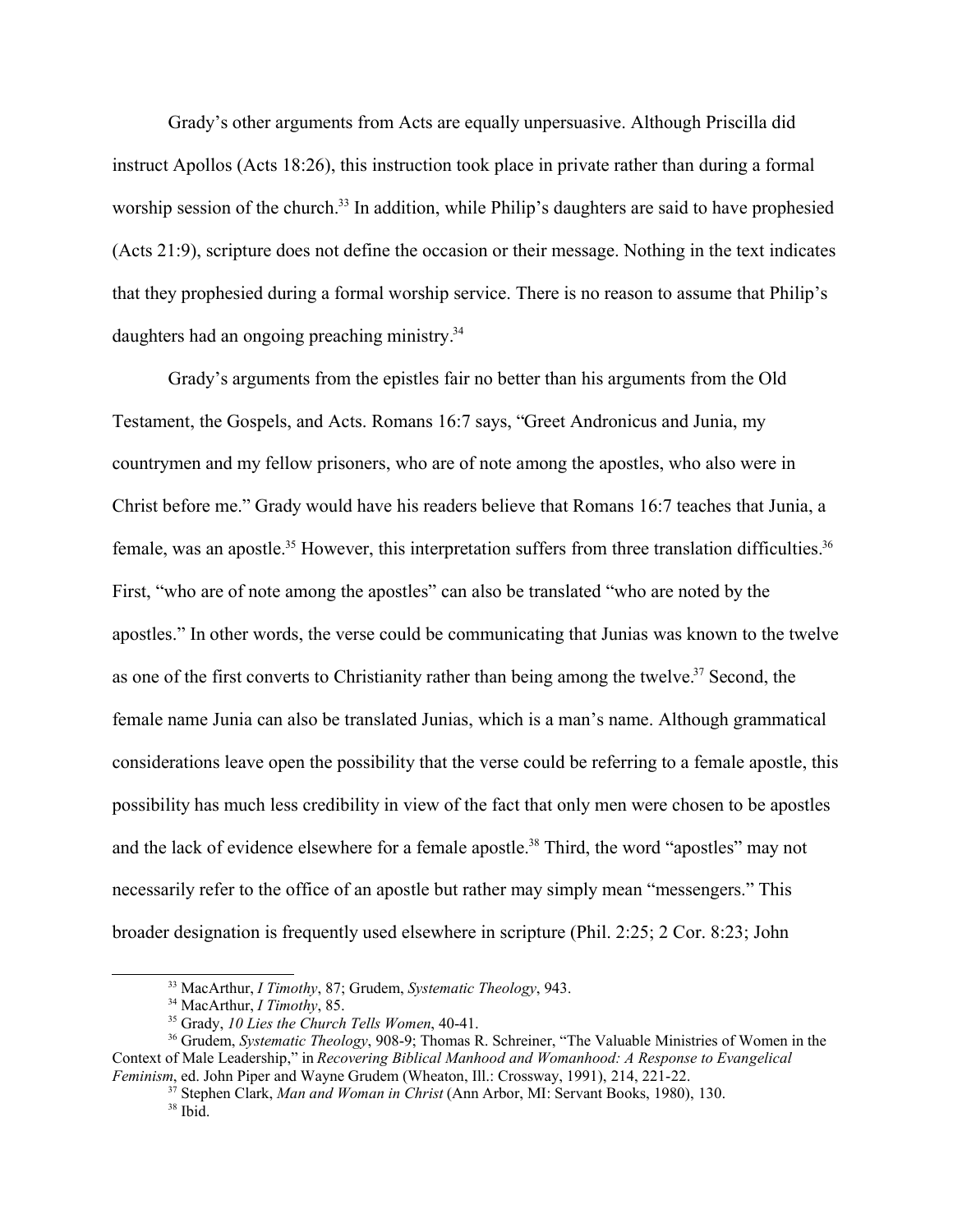$13:16$ .<sup>39</sup> These three translation difficulties make it difficult to dogmatically assert that Romans 16:7 is referring to a female apostle.

In addition, Grady maintains that Phoebe held the office of deacon in the early church because Paul refers to her as a *diakonon* in Romans 16:1.<sup>40</sup> This view is prevalent in part because this verse associates Phoebe with a particular Church, Cenchrea. However, the preferred view is that Paul uses *diakonon* to refer to Phoebe's status as a servant or minister rather than her status as holder of the office of deacon. The New Testament frequently uses the term *diakonos* to associate individuals with specific churches without intending to confer upon them the office of deacon. For example, Epaphras is associated with the Church in Colosse and is called a *diakonon* in Colossians 1:7. Yet no contemporary translation regards him as a deacon. Also, Timothy was associated with the Church in Ephesus. Paul calls Timothy a *diakonon* in 1 Timothy 4:6. Yet Timothy was not a deacon. It should also be noted that within the New Testament the word *diakonon* rarely functions with a technical nuance.<sup>41</sup>

Finally, Grady's other illustrations of female leaderships, which include Lois and Eunice (2 Tim. 1:5), Chloe (1 Cor. 1:11), and Euodia and Syntyche (Phil. 4:3), do not really help his case for female elders and pastors because none of these examples represent congregational teaching in a public worship service. In sum, the message of the totality of scripture is that while God expects women to make great contributions to His work, the office of pastor and elder remains limited to men.

<sup>&</sup>lt;sup>39</sup> Schreiner, "The Valuable Ministries of Women in the Context of Male Leadership," 221.

<sup>40</sup> Grady, *10 Lies the Church Tells Women*, 38-39.

<sup>41</sup> *Net Bible* (Biblical Studies Press, 1997), 2137, n. 10.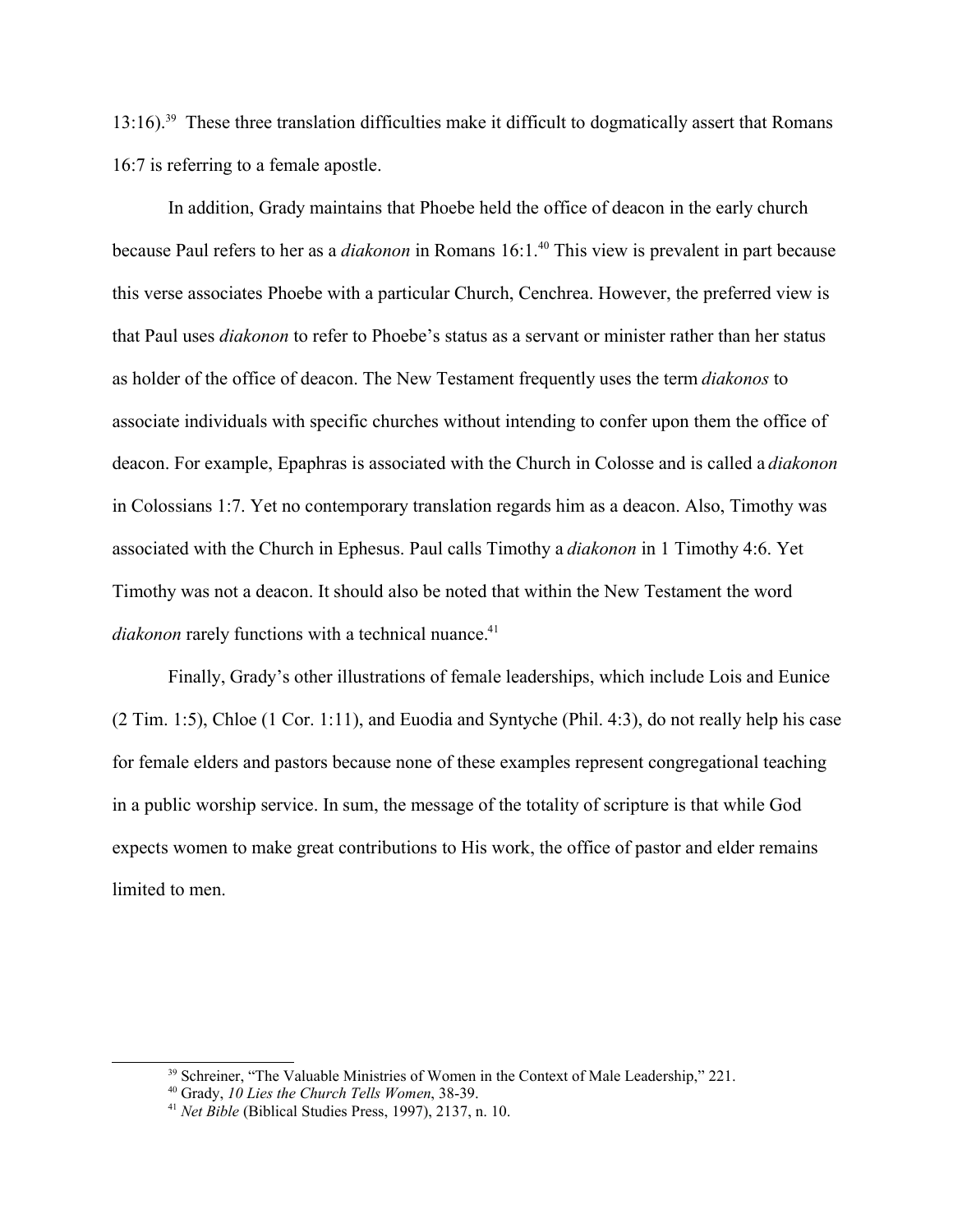#### **1 Timothy 2:12-14**

In chapter 3, Grady attempts to explain away two of the greatest scriptural obstacles seemingly preventing him from doing away with gender roles within the Church. The first of these scriptural obstacles is 1 Timothy 2:12-14, which says, "And I do not permit a woman to teach or to have authority over a man, but to be in silence. For Adam was formed first, then Eve. And Adam was not deceived, but the woman being deceived, fell into transgression." Grady uses four tactics in an attempt to by pass the plain reading of these verses. First, he argues that traditionalists base their view of gender limitations upon pastors and elders on the single verse of 1 Timothy 2:12.<sup>42</sup> This contention is patently untrue. As indicated by the preceding discussion, the totality of scripture supports the traditional view. Moreover, 1 Timothy 3:1-7 and Titus 1:5-9 also assume male elders. Because it is impossible for a woman to be the "husband of one wife" (1 Tim. 3:2; Titus 1:6) and for a woman to "rule his own house well, having his children in submission" (1 Tim. 3:4), this assumption should be obvious. $43$ 

However, even if Grady's contention was true and 1 Timothy 2:12 was the only place in scripture that placed a gender limitation on pastors and elders, should that in any way minimize the meaning of the verse? How many times does God have to say something before we believe and obey it? Why is not one command enough? Furthermore, other important theological concepts are also only mentioned once in scripture. For example, the Old Testament only predicts in one place that Christ will be born in Bethlehem. Scripture only tells us in one place the duration of the millennial kingdom, the length of the tribulation period, or how the tribulation period will begin. However, these grand theological concepts cannot be marginalized or

<sup>42</sup> Grady, *10 Lies the Church Tells Women*, 53.

<sup>43</sup> Grudem, *Systematic Theology*, 940.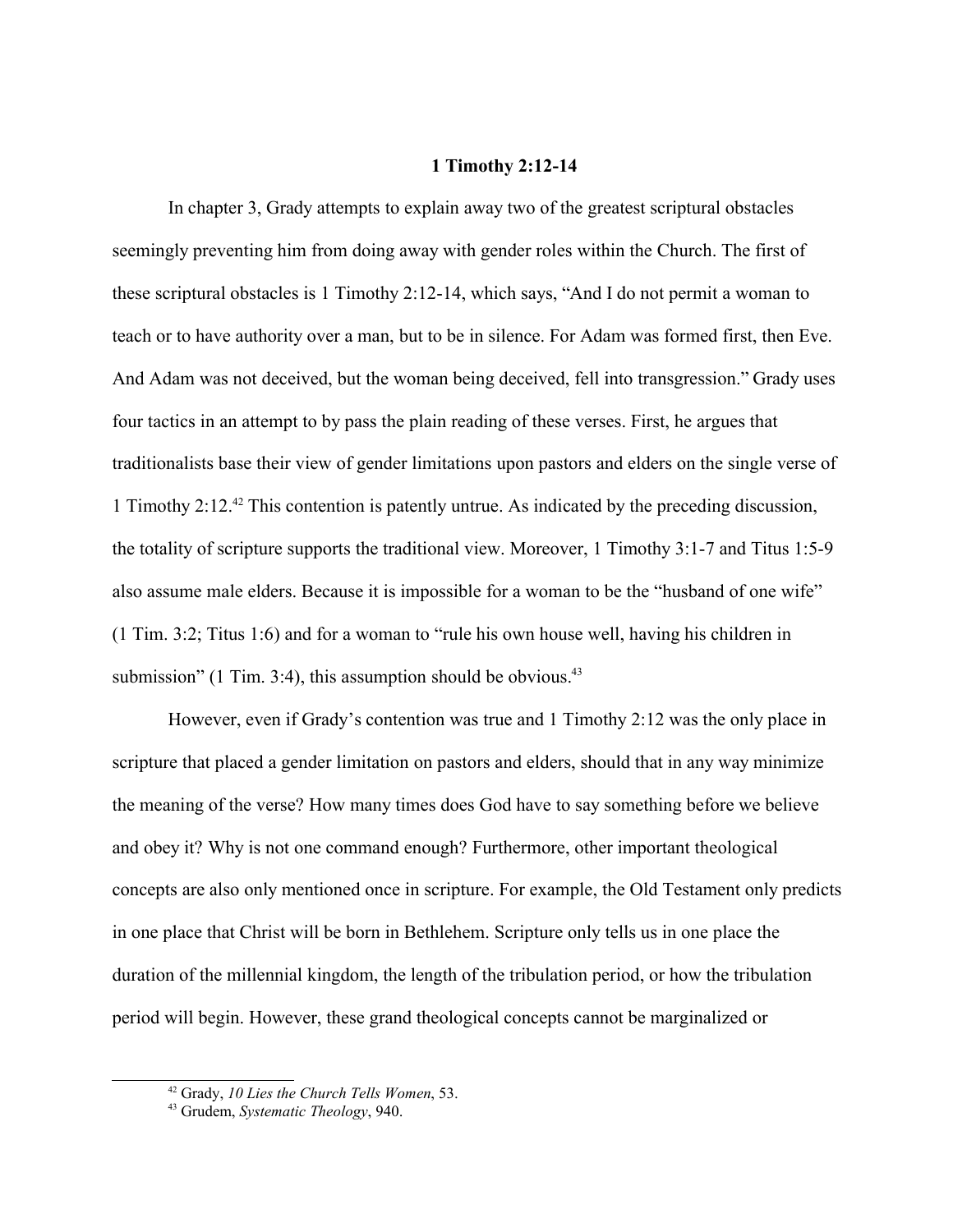explained away simply because they receive scant attention in only one verse or one section of scripture.

Second, Grady questions whether 1 Timothy 2:12 should be interpreted literally. He derisively refers to those who take this verse at face value as "biblical literalists."<sup>44</sup> Such rhetoric is typical of those who desire to dismiss the clear teaching of God's word. For example, those who reject a literal interpretation of either prophecy or the early chapters of Genesis frequently ridicule their theological opponents by labeling them "fundamentalists" or "biblical literalists." Moreover, Grady seems quite selective concerning when he chooses to dispense with or employ a literal hermeneutic. He is quite content to apply a literal hermeneutic to those verses that further his egalitarian view. For example, he has no problem taking the teaching of Acts 2:17 that "your sons and your daughters shall prophesy" quite literally.

Because Grady rejects a literal hermeneutical approach to I Timothy 2:12, he instead creates his own interpretive standard when understanding this verse. He contends, "We must interpret this verse not solely on what it says or on what we think it says, but on what the rest of the Bible says about the subject being addressed in the passage."<sup>45</sup> Because Grady does not want to interpret this verse on the basis of "what it says," he desires to use the rest of scripture to reinterpret it. Notice that Grady has no desire to even harmonize verses that appear to be in tension with one another. Rather, he wants some verses to be totally reinterpreted on the basis of what he perceives as majority rule. Interestingly, homosexual apologists also employ this identical hermeneutical method. They maintain that because only a handful of verses condemn homosexuality and because scripture routinely speaks of God's love and mercy, the verses that pertain to God's love should reinterpret those few verse that condemn homosexuality. However,

<sup>44</sup> Grady, *10 Lies the Church Tells Women*, 53.

 $45$  Ibid.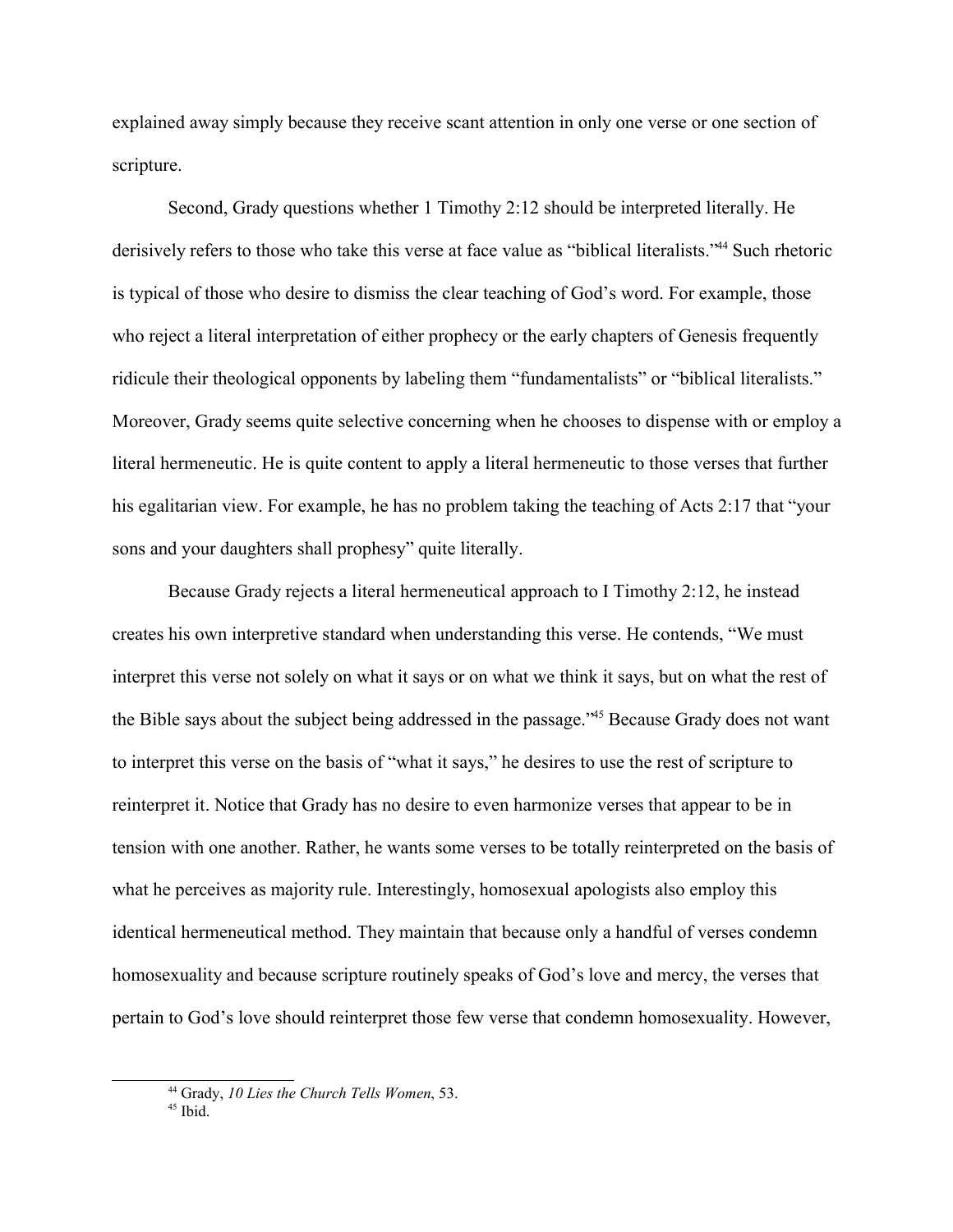as has already been pointed out, the rest of scripture is entirely consistent with the message of 1 Timothy 2:12. Thus, harmonization, let alone reinterpretation, is not necessary.

Third, Grady seeks to minimize 1 Timothy 2:12 due to its ambiguity and potential over breadth. He reasons that because there is no consensus as to the specific meaning of the verse, it could easily be used to prevent women from teaching in any setting, teaching men, or speaking with authority in Church.<sup>46</sup> However, much of this confusion is cleared up upon noticing that the verb "to teach" or *didaskein* in 1 Timothy 2:12 is a present infinitive rather than an aorist infinitive. The aorist infinitive denotes that which is eventual or particular while the present infinitive indicates a condition or process.<sup>47</sup> By using the present infinitive rather than the aorist, Paul is not preventing women to teach under appropriate conditions and circumstances. Preventing women from teaching under any circumstances could hardly be Paul's meaning. Elsewhere Paul admonishes women to teach younger women (Titus 2:4) and praises Lois and Eunice because they taught Timothy (2 Tim. 1:5). Rather, in 1 Timothy 2:12, Paul is simply preventing women from fulfilling the office or role of pastor or teacher in the ongoing life of the Church $48$ 

Grady also contends that 1 Timothy 2:12 could be used to argue against women gaining positions of authority in secular employment.<sup>49</sup> However, such an overly broad interpretation is obviously unwarranted. 1 Timothy is a pastoral letter written for the purpose of explaining how God's people should conduct themselves in the house of God (1 Tim. 3:15). Thus, any application of the gender limitations of 1 Timothy 2:12 to the realm of secular employment goes far beyond what its author originally intended.

<sup>46</sup> Ibid., 55-56.

<sup>47</sup> H.E. Dana and Julius R. Mantey, *A Manual Grammar of the Greek New Testament* (Toronto: MacMillian, 1957), 199.

<sup>48</sup> MacArthur, *I Timothy*, 86.

<sup>49</sup> Grady, *10 Lies the Church Tells Women*, 56.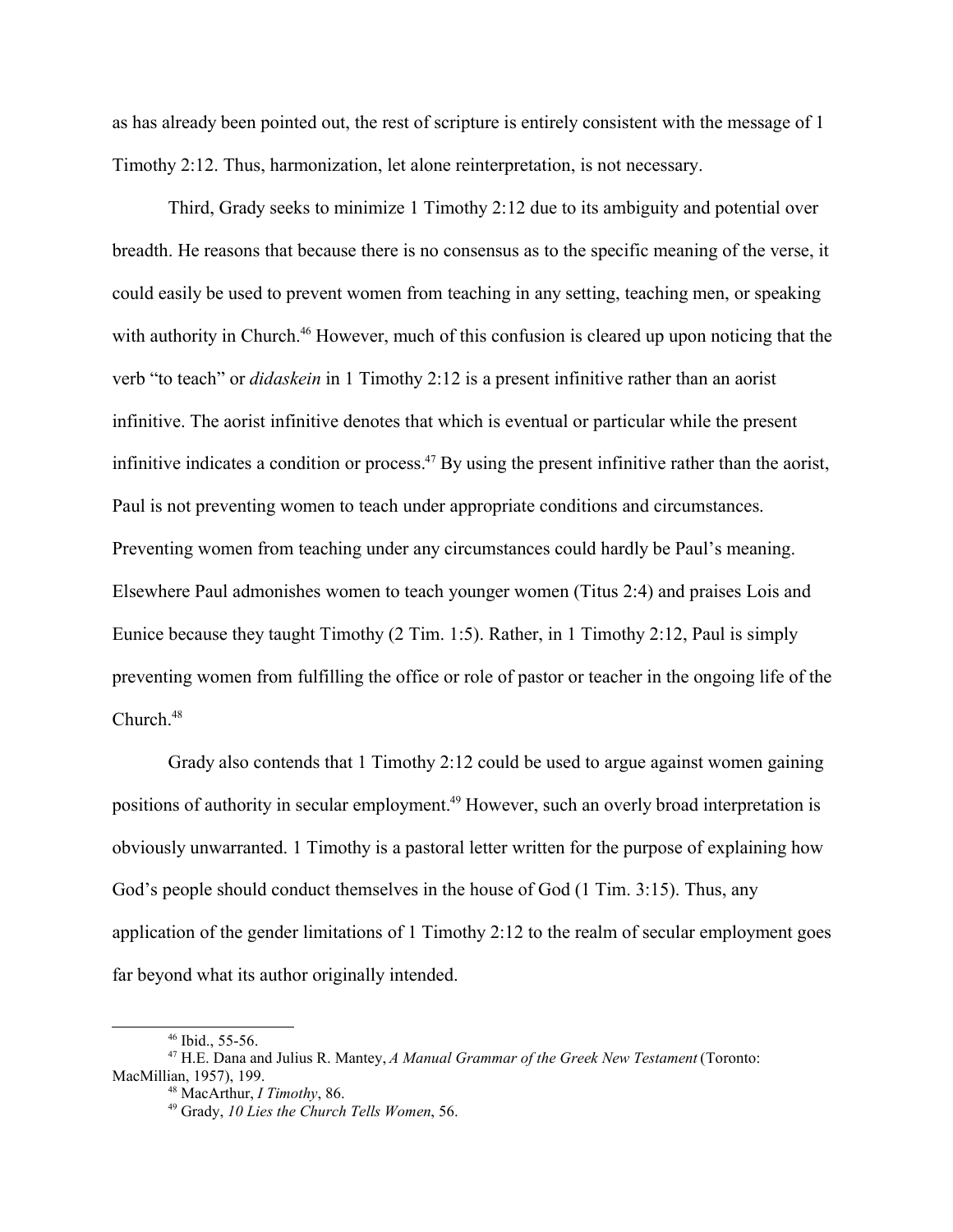Fourth, Grady does not view 1 Timothy 2:12-14 as a universal command but merely a local injunction designed to address a specific, cultural situation taking place in Ephesus. According to Grady, women from the cult of Diana began to invade the Church at Ephesus and wrestle control of the Church meetings away for the leaders in order to teach their own doctrines. Among their teachings was the idea that Eve was created before Adam and that she liberated the world when she listened to the voice of the serpent. Thus, in order to rectify this situation, Paul commands that women are not to teach or exercise authority over a man (1 Tim. 2:12). Paul also explained that Adam was formed first and Eve sinned first (1 Tim. 2:13-14) in order to counter the false teaching of the cult of Diana that Eve was created before Adam and that she liberated the world when she listened to the voice of the serpent.<sup>50</sup>

Grady buttresses this view by pointing out that the Greek word used for "to have authority over" in 1 Timothy 2:12 is *authentein* rather than the normal Greek word for authority, which is *exousian*. *Authentein* is a hapax legomenon, which means that 1 Timothy 2:12 is the only place in the New Testament where this word is used. According to Grady, *authentein* has a more forceful and negative connotation than *exousian* and can be translated "to dominate," "to usurp," or "to take control." Grady believes that Paul used *authentein* instead of *exousian* because of the cultural situation in Ephesus where women from the cult of Diana were trying to control the meetings of the Ephesian Church.<sup>51</sup> In sum, Grady sees the injunction in 1 Timothy 2:12 no differently than the injunction given by Paul in 1 Timothy 5:23 where Paul tells Timothy to take a little wine for his upset stomach. Both injunctions are local in nature for the express purpose of

<sup>50</sup> Ibid., 57-58. In order to reconstruct this specific cultural situation taking place in Ephesus, Grady draws heavily from the work of evangelical feminist scholar Catherine Kroeger. See Richard and Catherine Kroeger, *I Suffer Not a Woman* (Grand Rapids: Baker Books, 1992), 87-98, 122-25.

<sup>51</sup> Grady, *10 Lies the Church Tells Women*, 58.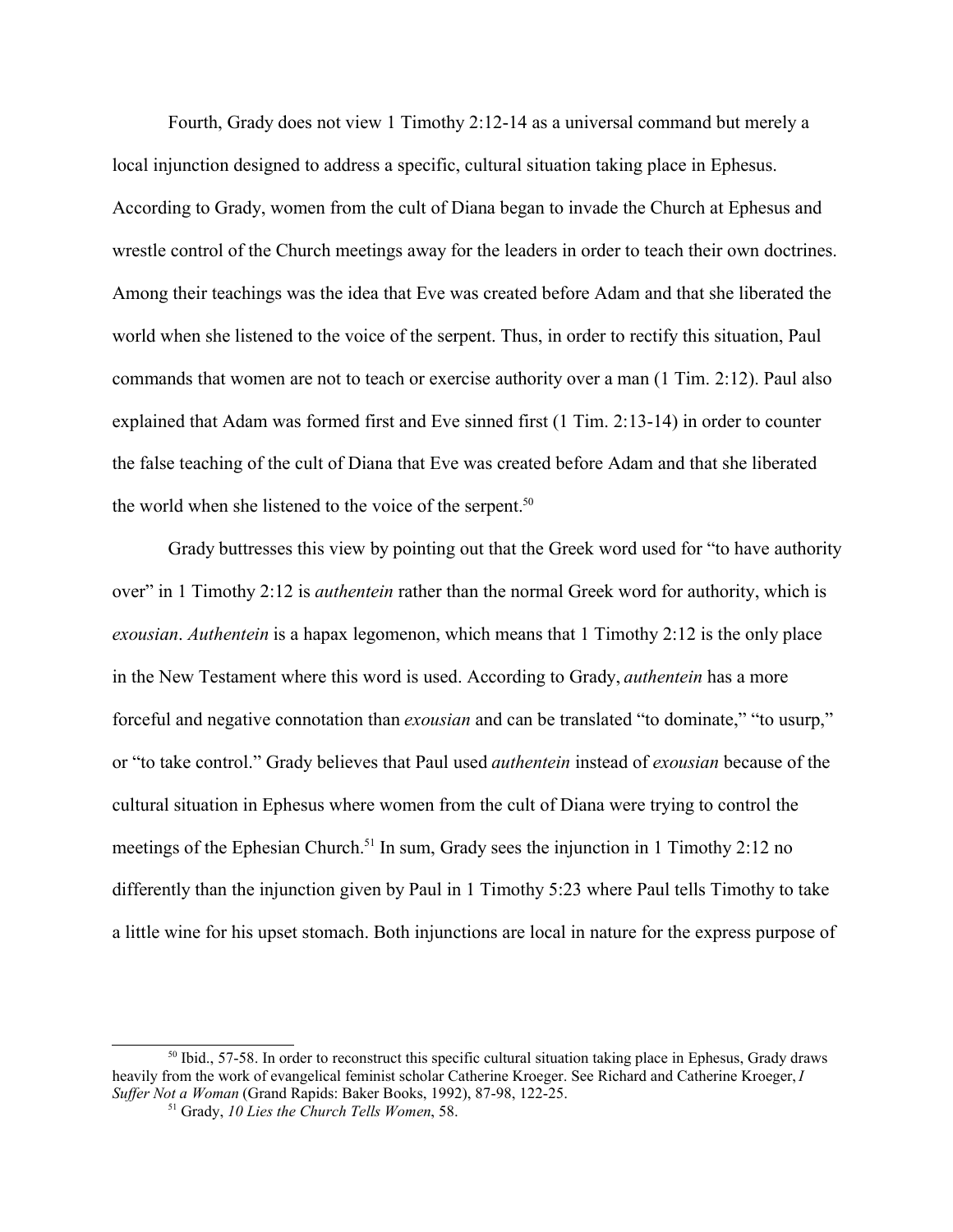dealing with a specific cultural situation in Ephesus and were never designed to be universally applicable to the Church at large.<sup>52</sup>

However, this cultural view suffers from significant drawbacks. For instance, although false teaching was certainly taking place at Ephesus, it is difficult to determine with any certainty its nature and the number of people involved.<sup>53</sup> This difficulty is evidenced by the fact that there are numerous contradictory scholarly reconstructions of this false teaching.<sup>54</sup> Kelly notes that the picture of the false teaching is "incomplete and tantalizingly vague."<sup>55</sup> Thus, it is dangerous for Grady to allow a specific reconstruction to significantly shape his exegesis.<sup>56</sup>

Moreover, there is no clear statement in 1 Timothy that says women were teaching false doctrines.<sup>57</sup> 1 Timothy 5:13 speaks of women who were gossiping but does not mention false doctrine. Furthermore, Paul does not simply tell women who were teaching false doctrine to be silent. Rather, he says that he does not permit *any* woman to teach or exercise authority over a  $man.<sup>58</sup>$ 

Also, the reason that Paul gives for the prohibition is not to stop the infiltration of female usurpers from the Diana cult. Rather, Paul's reasoning had to do with reversal of headship between Adam and Eve before sin entered the world. Such reasoning is not limited to the situation in Ephesus but has universal application.<sup>59</sup> Moo observes that by citing creation rather than a local situation or cultural circumstances as his basis for the prohibition, Paul makes it clear

<sup>52</sup> Ibid., 53.

<sup>53</sup> Douglas J. Moo, "The Interpretation of 1 Timothy 2:11-15: A Rejoinder," *Trinity Journal* 2, no. 2 (Fall 1981), 215-21.

<sup>54</sup> Donald Guthrie, *The Pastoral Epistles* (Grand Rapids, MI: Eerdmans, 1957), 32-38; J.N.D. Kelly, *A Commentary on the Pastoral Epistles* (London: Black, 1963), 10-18.

 $55$  Ibid., 11.

<sup>56</sup> Douglas J. Moo, "What Does It Mean Not to Teach or Have Authority Over Men?," in *Recovering Biblical Manhood and Womanhood: A Response to Evangelical Feminism*, ed. John Piper and Wayne Grudem (Wheaton, Ill.: Crossway, 1991), 181.

 $57$  Interestingly, Grady himself seems to make this identical point later on while refuting the notion that women are more vulnerable to spiritual deception than men are. See Grady, *10 Lies the Church Tells Women*, 128- 32.

<sup>58</sup> Grudem, *Systematic Theology*, 938.

 $59$  Ibid.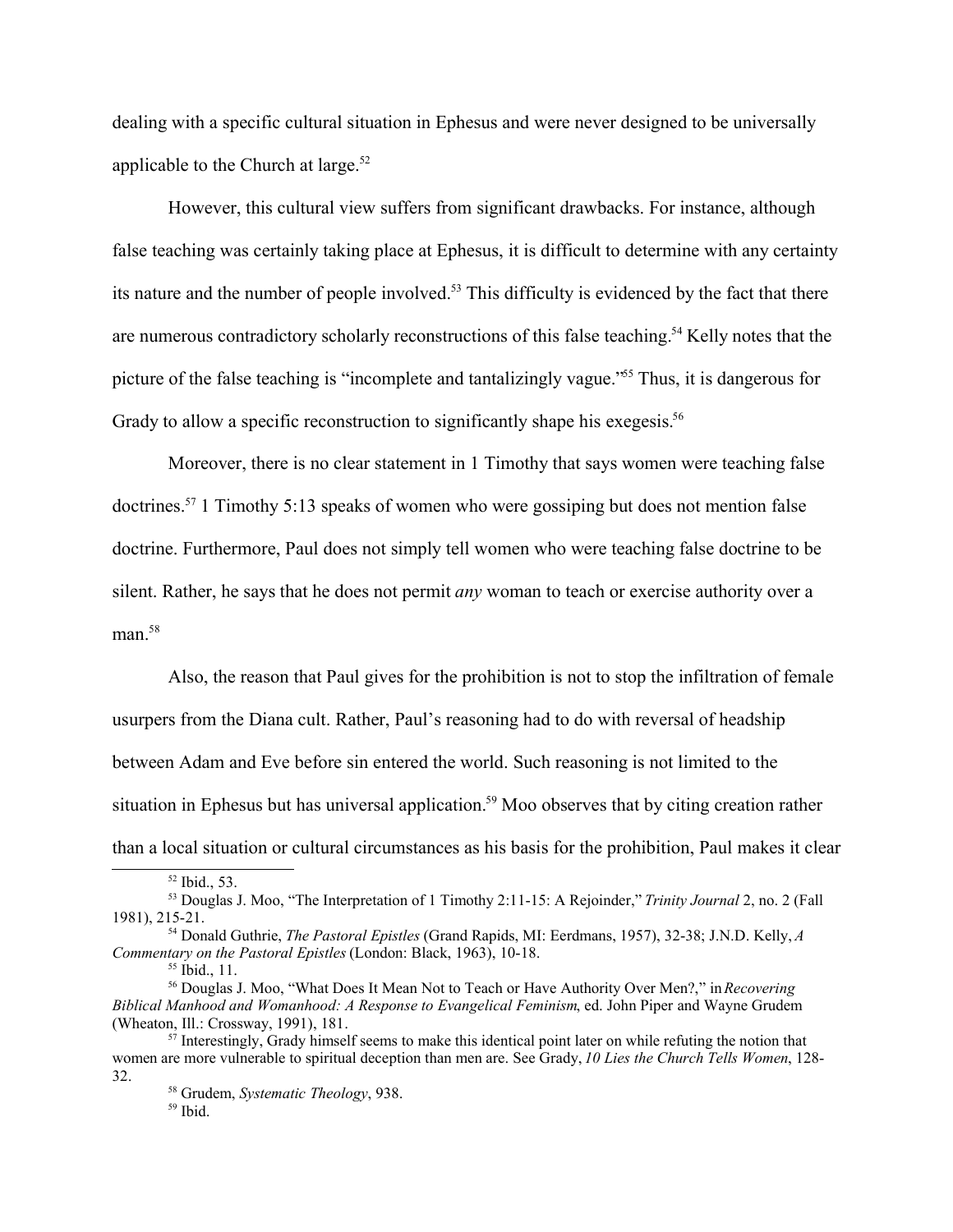that while local or cultural issues may have provided the context of the injunction, they do not provide the reason for it. His reason for the injunction has to do with the created relationship of man and woman. Thus, it is safe to conclude that the injunction remains applicable as long as the reason remains true.<sup>60</sup> In addition, it is doubtful that *authentein* means "to dominate" or "to usurp" or "take control."<sup>61</sup> Recent studies of all the occurrences of *authentein* in extant Greek literature confirm the rendering "have authority" as the natural rendering.<sup>62</sup>

Finally, if cultural argumentation can be used to dismiss the clear teaching of 1 Timothy 2:12-14, then similar cultural argumentation can similarly be employed for the purpose of dismissing other significant sections of scripture. For example, what is to prevent other interpreters from utilizing Grady's hermeneutical method in order to construct an intricate cultural argument explaining why Paul told Timothy to preach the full counsel of God's Word in and out of season (2 Tim. 3:16-4:2)? Perhaps it is possible to argue that Paul only told Timothy to preach the word to address a specific cultural problem in Ephesus. Therefore, such a command is no longer binding upon pastors within the Church today. It is easy to see how allowing cultural argumentation to effect one section of scripture can suddenly open up Pandora's Box thus allowing other sections of scripture to be rendered obsolete to the contemporary Church. In fact, later on in his book, Grady seems to go down this path when he uses cultural arguments to dismiss the woman's duty to be a worker at home as outlined in Titus 2:4-5.<sup>63</sup>

<sup>60</sup> Moo, "What Does It Mean Not to Teach or Have Authority Over Men?," 190-91.

<sup>61</sup> House, *The Role of Women in Ministry Today*, 35.

<sup>62</sup> George W. Knight II, "In Reference to Women in 1 Timothy 2:12," *New Testament Studies* 30 (January 1984), 143-57; Leland Edward Wilshire, "The TLG Computer and Further Reference to in 1 Timothy 2:12," *New Testament Studies* 34 (1988), 120-34.

<sup>63</sup> Grady, *10 Lies the Church Tells Women*, 157-61.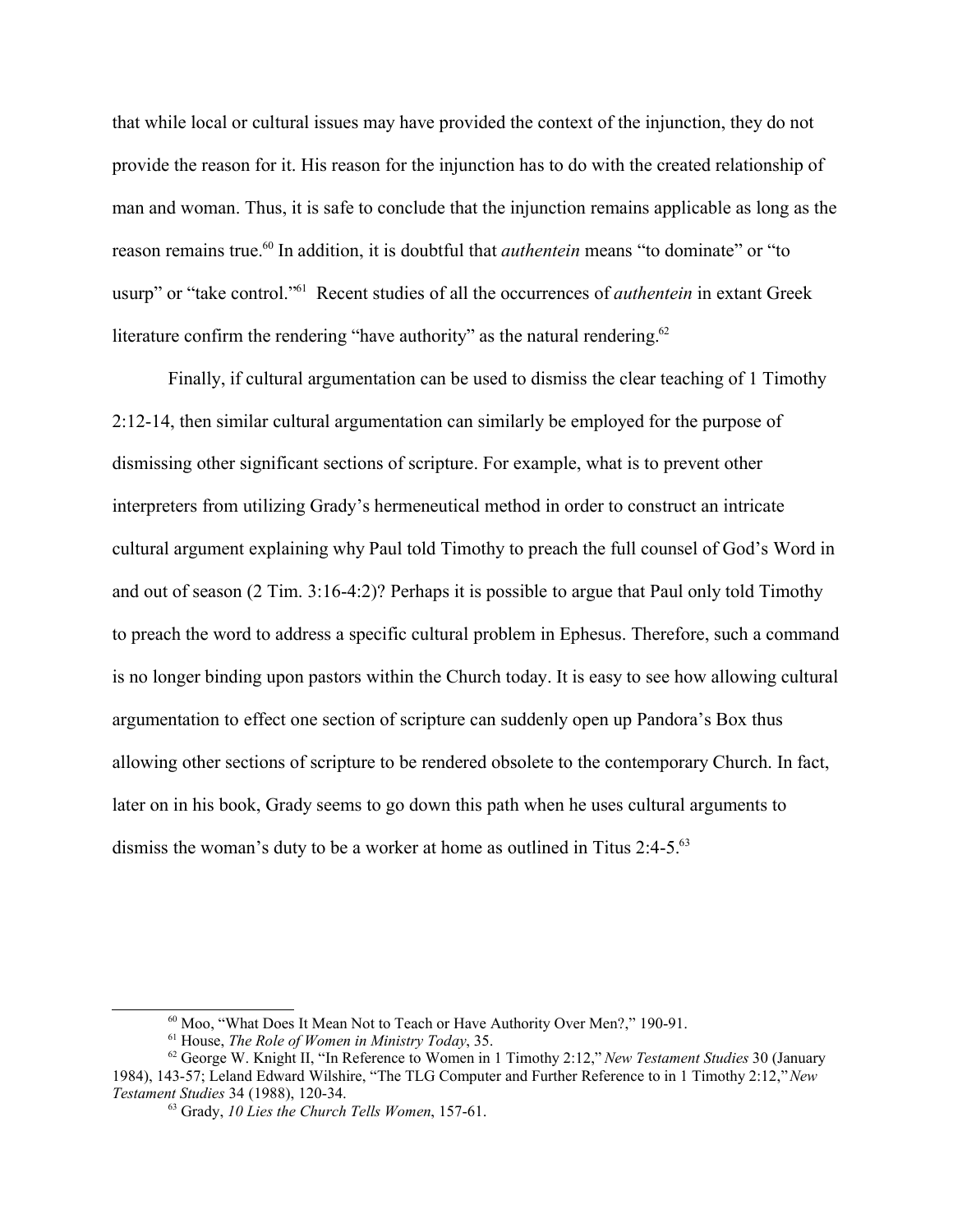### **1 Corinthians 14:34-35**

The next scriptural obstacle that Grady attempts to explain away is 1 Corinthians 14:34- 35. These verses say, "Let your women keep silent in the churches, for they are not permitted to speak; but *they are* to be submissive, as the law also says. And if they want to learn something, let them ask their own husbands at home; for it is shameful for women to speak in church." To his credit, Grady does not follow the pattern of many egalitarian theologians who attempt to explain these verses away by insisting that Paul did not write them and therefore they do not belong in the text of 1 Corinthians.<sup>64</sup> Instead, Grady follows the thinking of other scholars, such as Kaiser,<sup>65</sup> who argue that Paul in verses 34 and 35 is actually quoting from a letter written to him by the leaders of the Corinthian Church. According to this view, the quotation of the Corinthian letter is given in verse 34-35 and Paul's horrified response to this quotation is then given verse 36.<sup>66</sup>

This view is primarily based upon three pieces of evidence.<sup>67</sup> First, the disjunctive particle h with a grave accent is used at the beginning of verse 36 to signal to the reader that the preceding statement is quoted. Because Greek did not have quotation marks, this device was used in lieu of them. Second, verse 34 says that women are not allowed to speak "as the law also says." Because there is no specific law in the Old Testament teaching that women cannot speak, the quotation must be referring to a rabbinical tradition that the Corinthian Church had adopted. Third, verses 34 and 35 are not Pauline because they blatantly contradict what Paul said

<sup>64</sup> Gordon Fee, *The First Epistle to the Corinthians*, The New International Commentary on the New Testament, gen. ed. F.F. Bruce (Grand Rapids: Eerdmans, 1987), 699-708.

<sup>65</sup> Walter C. Kaiser Jr., "Paul, Women, and the Church," *Worldwide Challenge* 3 (September 1976), 10-11.

<sup>66</sup> Grady, *10 Lies the Church Tells Women*, 61-64.

<sup>67</sup> Ibid., 63.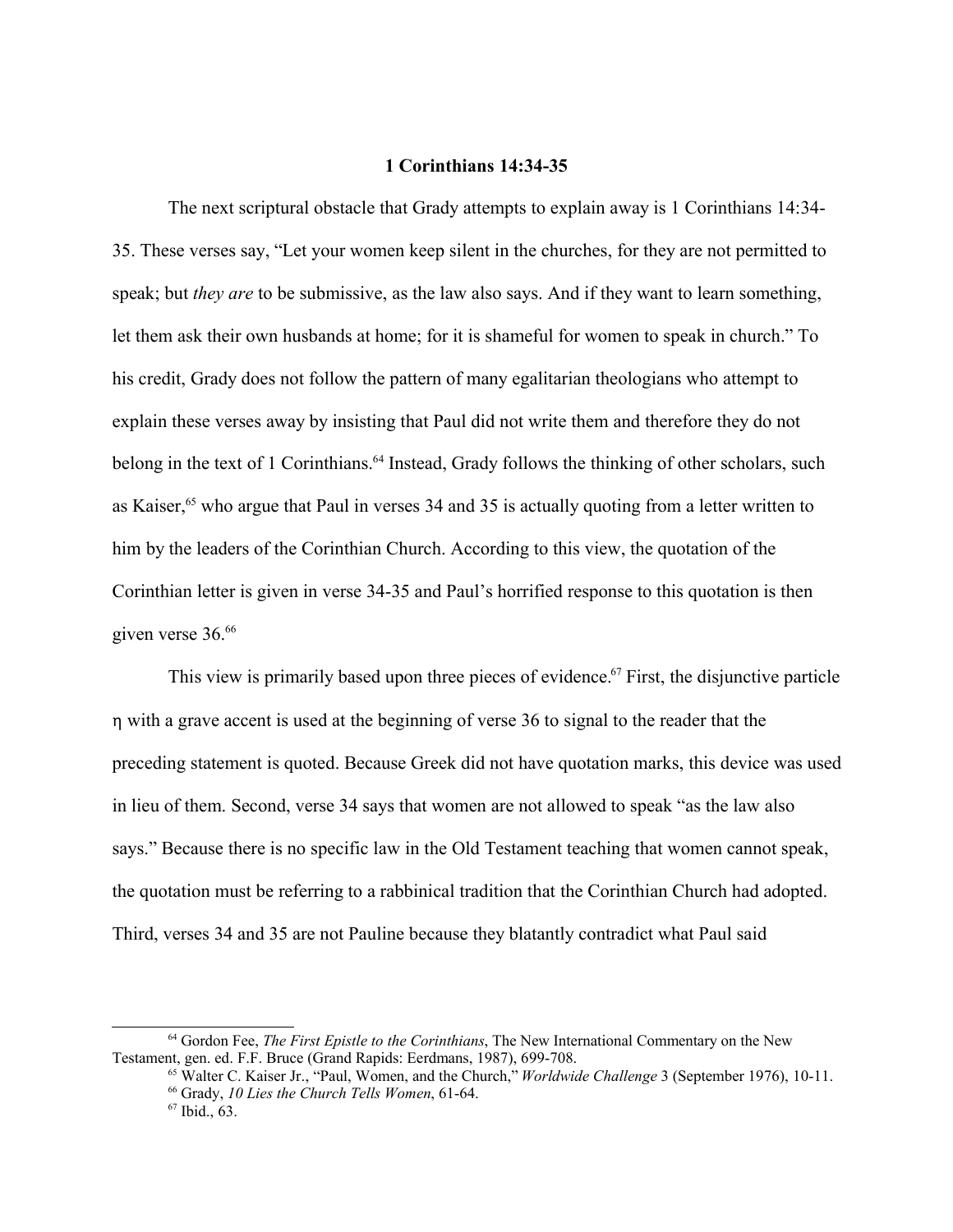elsewhere. For example, in 1 Corinthians 11:2-16, Paul clearly allowed women to prophesy during a worship service. Yet he tells women to remain silent in 1 Corinthians 14:34-35.

However, it is best to regard verses 34-35 as a Pauline statement rather than a quotation from a letter sent to Paul by the Corinthian Church because the three previously described arguments can quite easily be refuted. First, in every instance where a similar disjunctive particle h is used in a construction analogous to verses 34-36, it has the effect or reinforcing the truth of the verse or clause that precedes it. Yet Grady would have us believe that Paul uses the disjunctive particle  $\eta$  at the beginning of verse 36 for the purpose of using this verse to dismiss, discount, or contradict the subject matter of verses 34-35 rather than for the purpose of reinforcing the content of verse 34-35.<sup>68</sup>

Second, it is inappropriate to assume that the reference to the "law" in verse 34 is a non-Pauline reference to a rabbinical tradition that the Corinthian Church had adopted. Many evangelical scholars believe that the law refers to Genesis 3:16 or some other portion of the Old Testament. Because Paul referred to the Creation-Fall narratives in other passages where he imposed gender limitations (1 Cor. 11:9; 1 Tim. 2:13-14), it is probable that he is doing the same thing in 1 Corinthians 14:34-35.<sup>69</sup> Moreover, in 1 Corinthians 14:37, Paul indicted that all things he had written were a command from the Lord. Thus, it is difficult to maintain that just a few verses earlier Paul quotes extra biblical rabbinical tradition.<sup>70</sup> Furthermore, when Paul uses the term "law" elsewhere in the New Testament, it never refers to Jewish tradition. Paul uses the full expression "the law says" in Romans 3:19 and 1 Corinthians 9:8. Both of these instances refer to the Mosaic Law.<sup>71</sup>

<sup>68</sup> D.A. Carson, "Silent in the Churches," in *Recovering Biblical Manhood and Womanhood: A Response to Evangelical Feminism*, ed. John Piper and Wayne Grudem (Wheaton, Ill.: Crossway, 1991), 149-151.

<sup>69</sup> House, *The Role of Women in the Ministry Today*, 46.

<sup>70</sup> Ibid., 126.

<sup>71</sup> Carson, "Silent in the Churches," 148.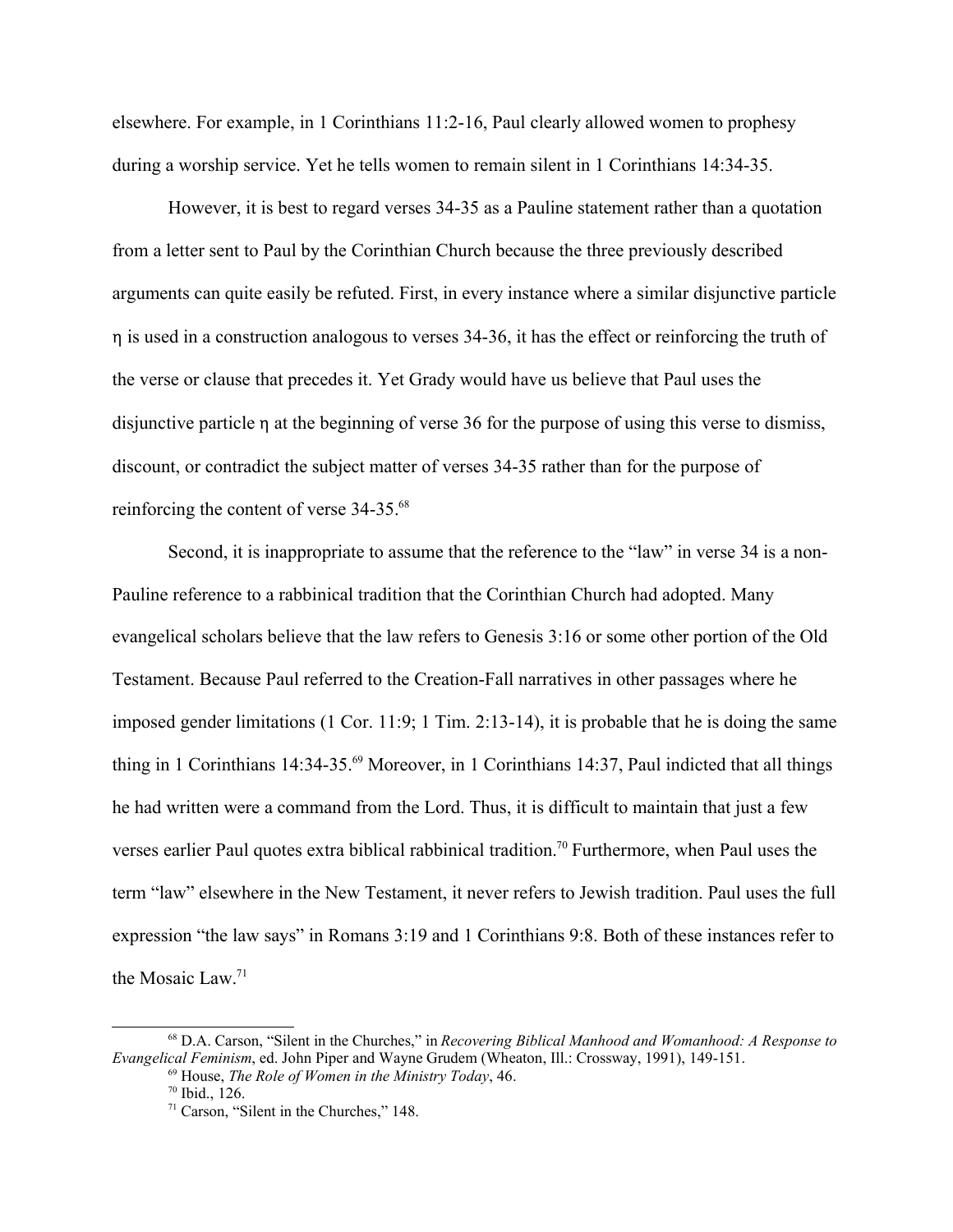Third, the fact that Paul allowed women to prophesy in 1 Corinthians 11:2-16 does not necessarily contradict Paul's admonition for women to remain silent in 1 Corinthians 14:34-35. It is possible to reconcile and harmonize these passages. One possibility is that the idea of quietness in 1 Corinthians 14:34-35 refers to an external quiet demeanor rather than not speaking at all.<sup>72</sup> Another possibility is recognizing that the context of 1 Corinthians 14:34-35 pertains to the evaluation of prophecies (1 Cor. 14:29). Thus, in 1 Corinthians 14:34-35, Paul is not prohibiting women from speaking at all but rather is simply prohibiting women from engaging the authoritative task of judging prophecies in the assembled Church.<sup>73</sup>

In addition to the above-described rebuttals, there are three other good reasons for viewing 1 Corinthians 14:34-35 as a Pauline statement rather than a mere quotation of a letter he had received from the Corinthians. First, 1 Corinthians 14:34-35 has little in common with the other places in the Corinthian letter where Paul quotes from an external source. There are certainly other sections in 1 Corinthians where Paul quotes from material sent to him by the Corinthians. For example, in 1 Corinthians 7:1, he quotes from the material sent to him by the Corinthians when he says, "It is good for a man not to touch a woman." Paul does the same thing in 1 Corinthians 8:1 when he says, "We know that we all have knowledge." Paul again follows this pattern in 1 Corinthians 10:23 when he says, "All things are lawful for me."

However, it is imperative to note the general characteristics of each of the statements where Paul quotes from an external source. Such notation is necessary because a recent trend in Corinthians studies has been to postulate that Paul is quoting the Corinthians in more and more places, particularly in those areas where Paul says something that is controversial or personally objectionable.<sup>74</sup> Unfortunately, Grady follows this trend. He views 1 Corinthians 14:34-35 as

<sup>72</sup> House, *The Role of Women in the Ministry Today*, 137.

<sup>73</sup> Grudem, *Systematic Theology*, 939-40, n. 69.

<sup>74</sup> Carson, "Silent in the Churches," 148.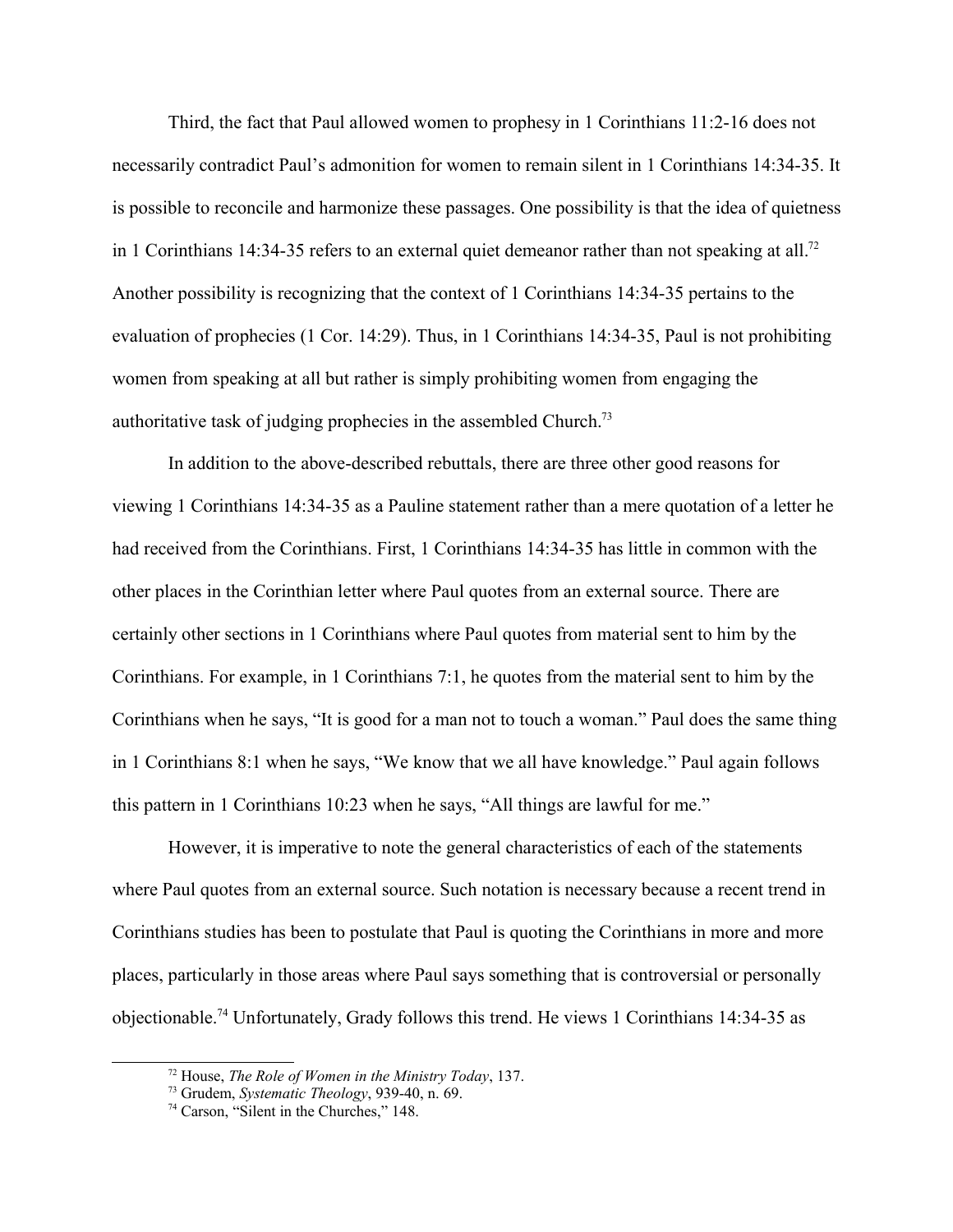Paul quoting from material sent to him by the Corinthians despite the fact that 1 Corinthians 14:34-35 does not share the general characteristics of those instances in the Corinthian letter where Paul does quote from another source. For example, in those places where Paul quotes from material sent to him by the Corinthians, the citations are short and not complex. By contrast, 1 Corinthians 14:34-35 is lengthy and contains intricate argumentation by comparison.<sup>75</sup>

Second, 1 Corinthians 14:34-35 should be considered Pauline because its use of *epitrepo* or "permit" or "allow" is similar to Paul's use of the same term in 1 Timothy 2:12.<sup>76</sup> Third, the ideas taught in verse 35 that women are to learn in silence and submission and that they are not to speak are similar to the Pauline ideas expressed in 1 Timothy 2:11-12.<sup>77</sup>

# **1 Corinthians 11:10**

In chapter 5, Grady deals with the idea that a man needs to "cover" a woman in her ministry activities. While raising some good points in this chapter, his method for explaining away 1 Corinthians 11:10 is objectionable. This verse says, "For this reason the woman ought to have *a symbol of* authority on *her* head, because of the angels." Grady attempts to dismiss this verse in the same manner that he attempted to dismiss 1 Corinthians 14:34-35. He claims that 1 Corinthians 11:10 is not a statement that originated with Paul. Rather, Paul is merely quoting a letter that he received from the leaders of Corinth. Grady contends that after quoting from this letter in verse 10, Paul goes on to counter the subject matter of verse 10 in the subsequent verses  $(1 \text{ Cor. } 11: 11, 13, 16).$ <sup>78</sup> One of Grady's primary reasons for maintaining that 1 Corinthians 11:10 did not originate with Paul is its supposed lack of harmony with 2 Corinthians 3:18. For example, in 1 Corinthians 11:10, Paul indicates that women should wear head coverings during

<sup>75</sup> House, *The Role of Women in the Ministry Today*, 40-42; Carson, "Silent in the Churches," 148.

<sup>76</sup> House, *The Role of Women in the Ministry Today*, 42

<sup>77</sup> Ibid., 42-43.

<sup>78</sup> Grady, *10 Lies the Church Tells Women*, 98-99.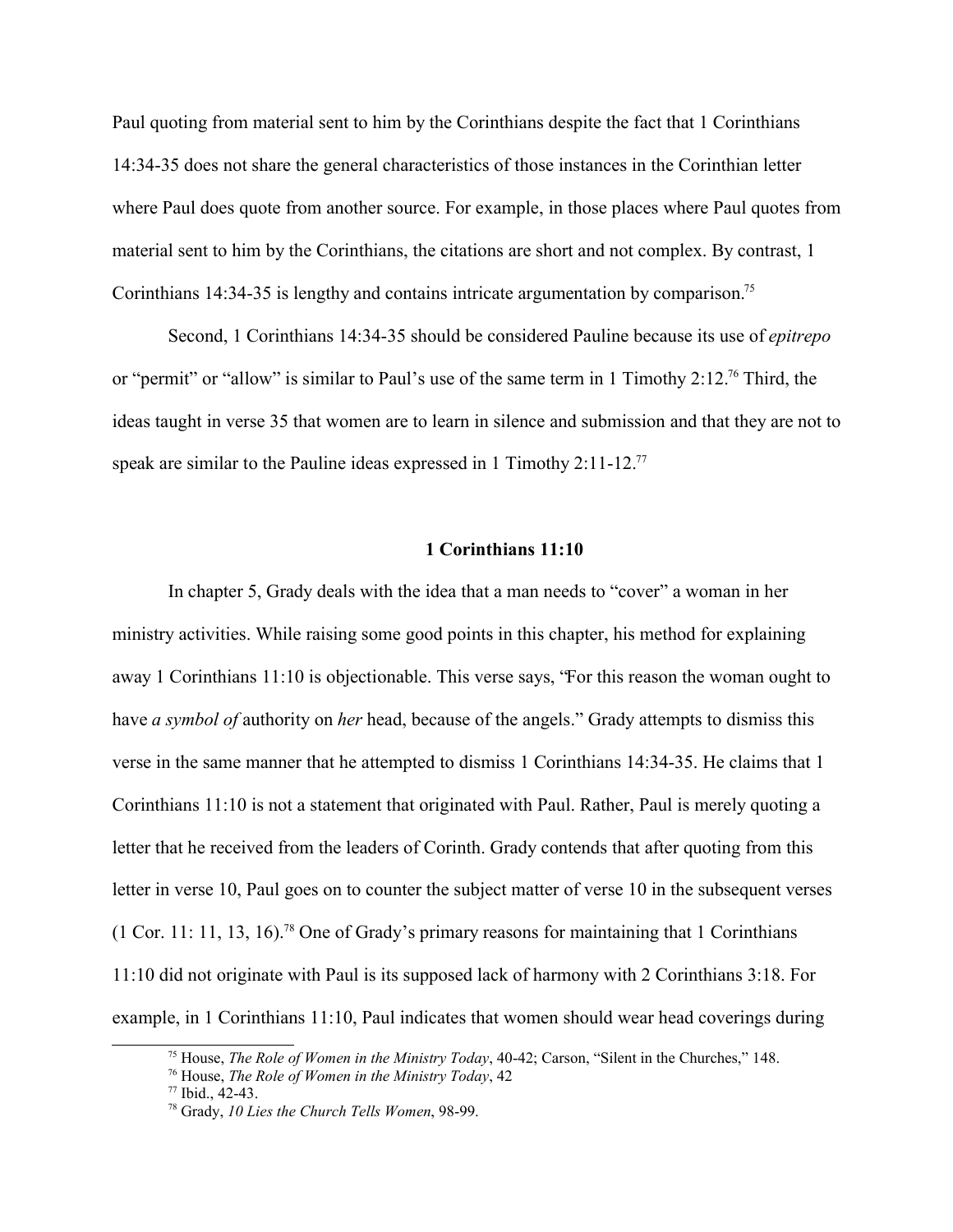public worship. Yet, in 2 Corinthians 3:18, he exhorts believers to behold the Lord's glory with unveiled faces  $79$ 

However, these verses hardly contradict one another. The veil mentioned in 1 Corinthians 11:10 is a literal veil. However, the veil that Paul speaks of in 2 Corinthians 3:18 is a figurative veil signifying the spiritual blindness of Israel. The surrounding context of 2 Corinthians 3:18 makes this abundantly clear. In verse 14 Paul speaks of the blinded minds of the Jews. In verse 15, Paul speaks of the veil existing in the heart of the Jews. In verse 16, Paul explains that this veil is taken away when the Jews turn to the Lord. Because 1 Corinthians 11:10 concerns a literal veil and 2 Corinthians 3:18 concerns a figurative veil, Grady attempts to manufacture an artificial Pauline contradiction where none exists.

Two other reasons argue strongly in favor of viewing 1 Corinthians 11:10 as having originated with Paul. First, as in the case of 1 Corinthians 14:34-35, the content of 1 Corinthians 11:10 does not share the characteristics of those other places in 1 Corinthians where Paul is quoting from an external source (1 Cor. 7:1; 8:1; 10:23). Not only is 1 Corinthians 11:10 not pithy enough, but it is also too theologically sophisticated. It introduces the theological complexity of the angels watching the Church that exceeds the simplicity of the statements found in those other places in Corinthians where Paul is obviously quoting from a letter that he received form the Corinthians. This entire discussion again illustrates Grady's propensity to follow the modern trend of theorizing that Paul quotes the Corinthians in more and more places, particularly in those places where the commentator does not like what Paul is saying. Second, 1 Corinthians 11:10 should be considered Pauline because it introduces the idea of the angels watching the Church, which is a concept that Paul also expounds upon elsewhere (Eph. 3:10).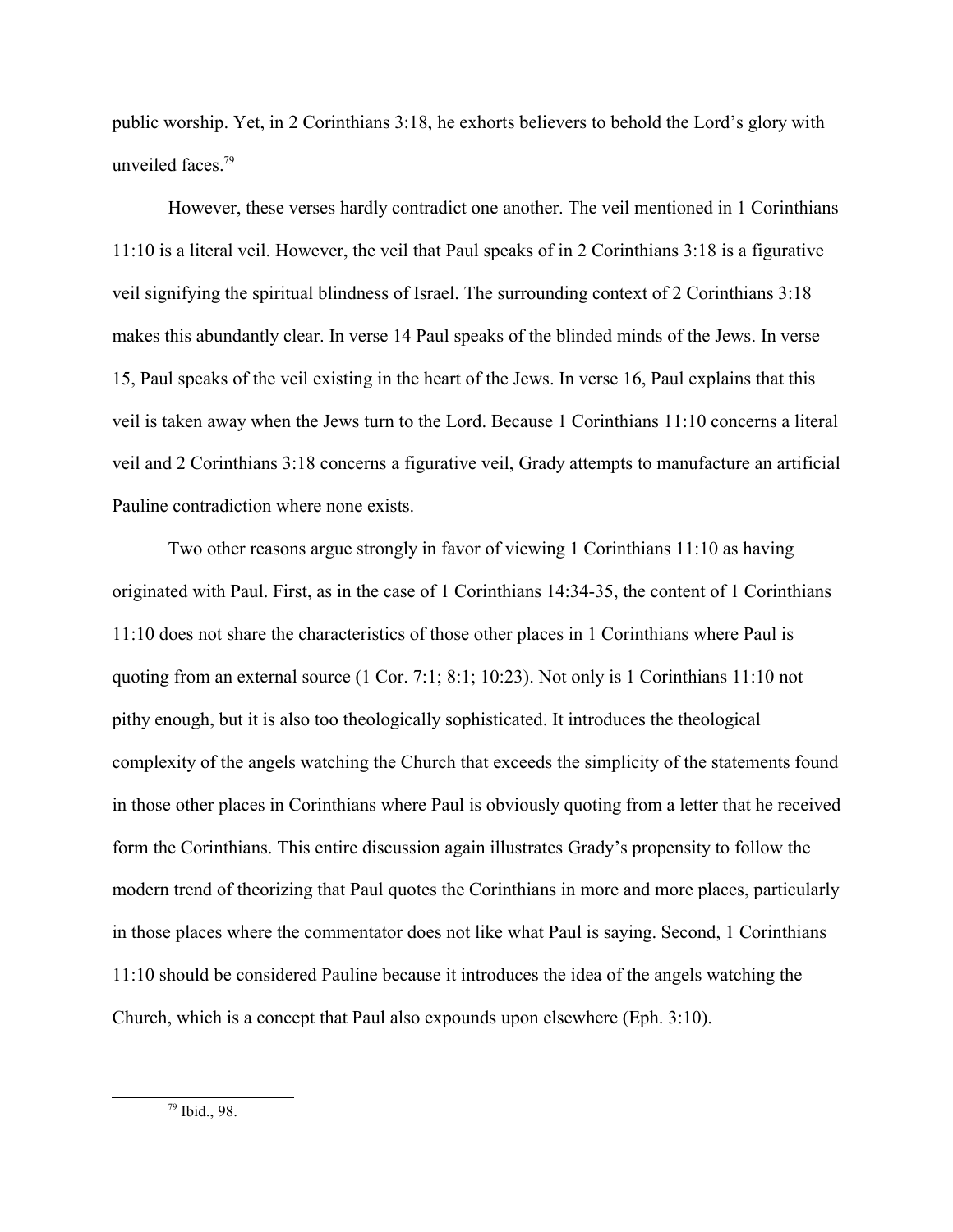## **1 Timothy 2:15**

In chapter 8, Grady criticizes the stereotype that views a woman's primary responsibilities in terms of being a wife and mother. The verse that seems to contradict Grady's egalitarian world view is 1 Timothy 2:15, which says, "Nevertheless she will be saved in childbearing if they continue in faith, love, and holiness, with self-control." Grady resorts to two tactics in an attempt to alter the plain meaning of this verse. First, Grady again draws form the writings of evangelical feminist Catherine Kroeger who maintains that Paul wrote this statement in order to contradict a Gnostic heresy that was taking place in first century Ephesus that instructed women to deny their femininity in order to gain salvation. <sup>80</sup> Thus, 1 Timothy 2:15 should be viewed as a local injunction rather than a universal command effecting the Church at large. Because the inadequacies of such cultural argumentation were already extensively dealt with when discussing 1 Timothy 2:12-14, they will not be rehashed here. It is enough to simply say that the counter arguments already furnished are sufficient to dispel the idea that 1 Timothy 2:15 was aimed only at the Church at Ephesus and therefore should not be considered normative for the Church today.

Second, Grady believes that 1 Timothy 2:15 teaches that despite the sin of Eve and the results to her progeny, she would be saved through the childbirth. In other words, she would be saved through the birth of the Messiah as promised in the protoevangelium (Gen. 3:15). According to Grady, although women came under a curse of degradation as a result of sin in the Garden of Eden, the promised Messiah came to reverse this curse and bring women into a place of redemption and transformation.<sup>81</sup>

However, there are three primary problems with this view.<sup>82</sup> First, the future tense *sothesetai* is unnatural if referring to historical events such as the protoevangelium or the birth of

<sup>80</sup> Ibid., 149; Kroeger, *I Suffer Not a Woman*, 176-77.

<sup>81</sup> Grady, *10 Lies the Church Tells Women*, 149-150.

<sup>82</sup> Net Bible, 2221, n.8.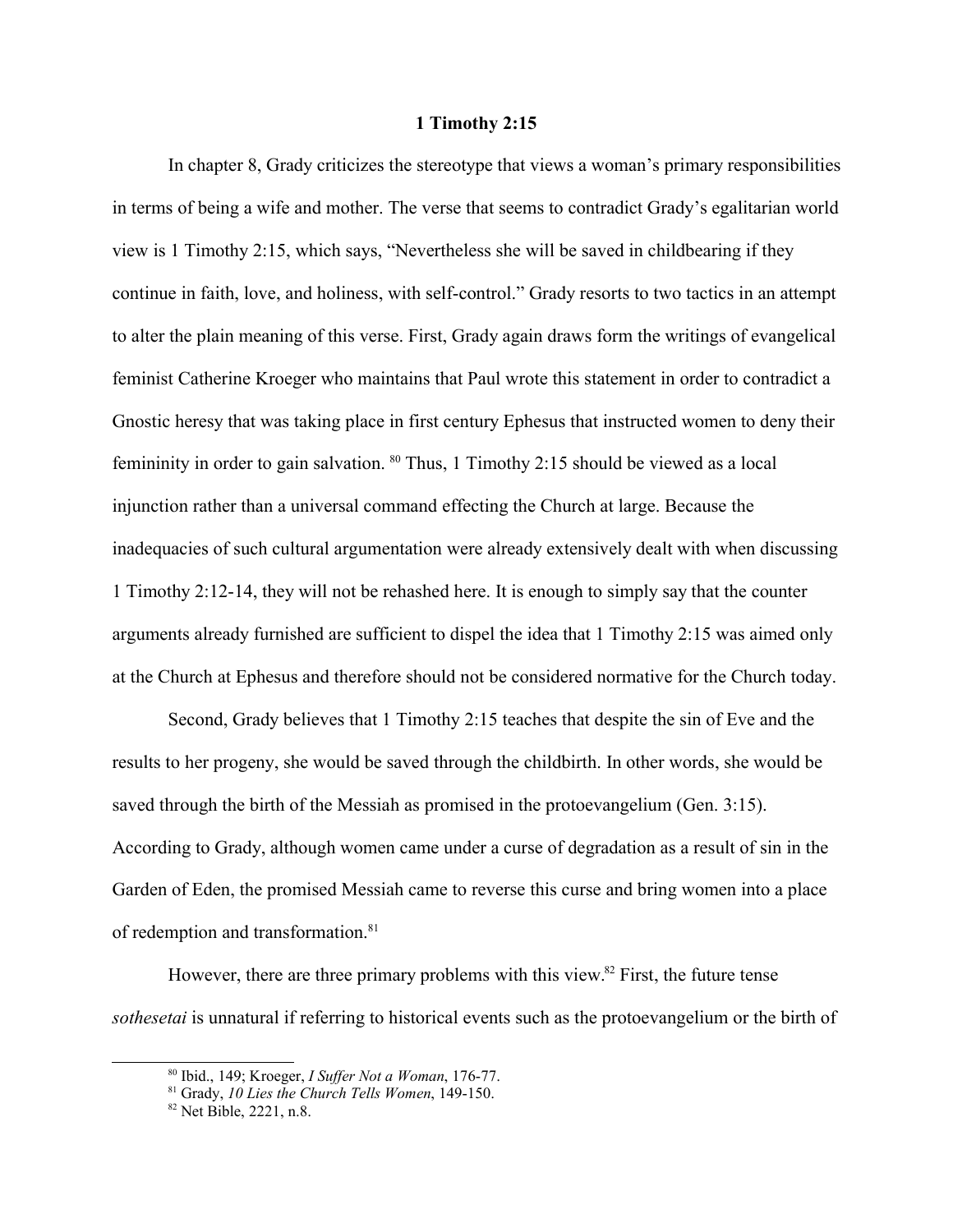the messiah. Second, according to this interpretation, only women are singled out as recipients of salvation. This seems odd since the birth of the Messiah was necessary for the salvation of both men and women. Third, the term *teknogonia* refers to the process of childbirth rather than the product. Paul also uses the verbal infinitive form of this word in 1 Timothy 5:14 to denote bearing or raising children generally. We would expect this same word to have this same meaning in 1 Timothy 2:15 as well.<sup>83</sup> By contrast, Grady's view is predicated upon salvation coming as a result of the product of the messiah's birth.

Other interpretive options to 1 Timothy 2:15 are far more preferable then the one advocated by Grady. For example, it is possible that Paul is delineating the circumstances in which Christian women can demonstrate their salvation. In other words, Christian women can evidence their salvation by maintaining those key roles as given in scripture that God has especially called women to. Such roles include being a faithful wife, raising children to love and reverence God, and managing the household  $(1 \text{ Tim. } 5:14; \text{ Titus } 2:3-5)$ .<sup>84</sup>

Other attractive interpretive options revolve around understanding the verb "to save" or *sozo* in a non-soteriological sense. *Sozo* appears a number of times in the New Testament without reference to spiritual salvation (Matt. 8:25; 9:21-22; 10:22; 24:22; 27:40, 42, 49; 2Tim. 4:18). In such instances, *sozo* can mean "to rescue," "to preserve safe and unharmed," "to heal," "to set free," or "to deliver."<sup>85</sup> With this understanding in mind, it is possible that Paul could mean that women are saved from lives of unfulfillment through bearing children. Another possibility is that women could be saved from the stigma of precipitating The Fall through childbearing. In other words, although women led the human race into sin, women have the privilege of leading the human race out of sin and into godliness through the rearing of Godly children.<sup>86</sup>

<sup>&</sup>lt;sup>83</sup> Moo, "What Does It Mean Not to Teach or Have Authority Over Men?," 192.

<sup>84</sup> Ibid.

<sup>85</sup> MacArthur, *1 Timothy*, 89.

<sup>86</sup> Ibid., 89-90.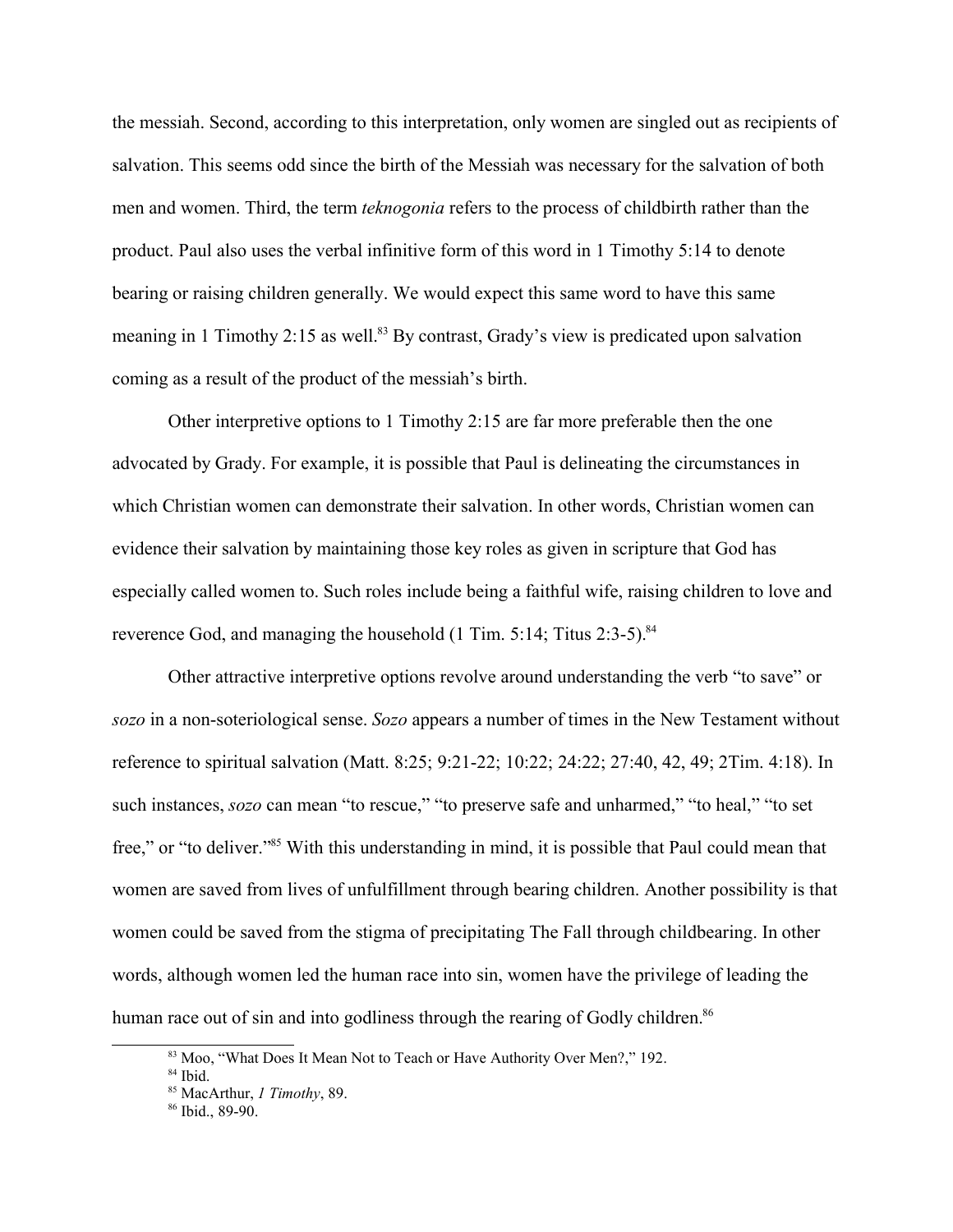Each of these three options fits well within the total context of 1 Timothy 2:12-15. They explain how women are to find their place in the out working of God's purpose in light of the limitation placed upon them in verse 13-14. However, solely on the basis of his egalitarian bias, Grady rejects these attractive interpretive options choosing instead to embrace another interpretation riddled with deficiencies.

# **Titus 2:4-5**

In chapter 9, Grady claims that viewing a woman's primary responsibility as a worker at home is not a scriptural principle. Instead, he believes that this idea can be traced back to the Industrial Revolution and the Victorian era.<sup>87</sup> Grady desires that Christian women be liberated from such legalistic bondage and instead be given the freedom to pursue their "God-ordained career paths."<sup>88</sup> A problem passage for Grady that he must reinterpret is Titus 2:4-5. This passage says, "that they admonish the young women to love their husbands, to love their children, to be discreet, chaste, homemakers, good, obedient to their own husbands, that the word of God may not be blasphemed." Paul uses the Greek word *oikourgos* to indicate that working at home is one of a Christian woman's primary responsibilities along with loving her husband and children. A similar admonition is found in 1 Timothy 5:14.

Grady argues that these passages teach that Christian women are to be workers at home simply because the opportunity to work outside the home was not an option for first century women. Grady maintains that these passages should simply be understood as teaching that women should pursue their responsibilities with faithfulness. Such a message was necessary for the Cretans and the Ephesians to hear because these groups had a tendency to gravitate toward laziness (Titus 1:12) and unprofitable gossip (1 Timothy 3:3; 4:7).<sup>89</sup>

<sup>87</sup> Grady, *10 Lies the Church Tells Women*, 162-63.

<sup>88</sup> Ibid., 160.

 $89$  Ibid., 157-61.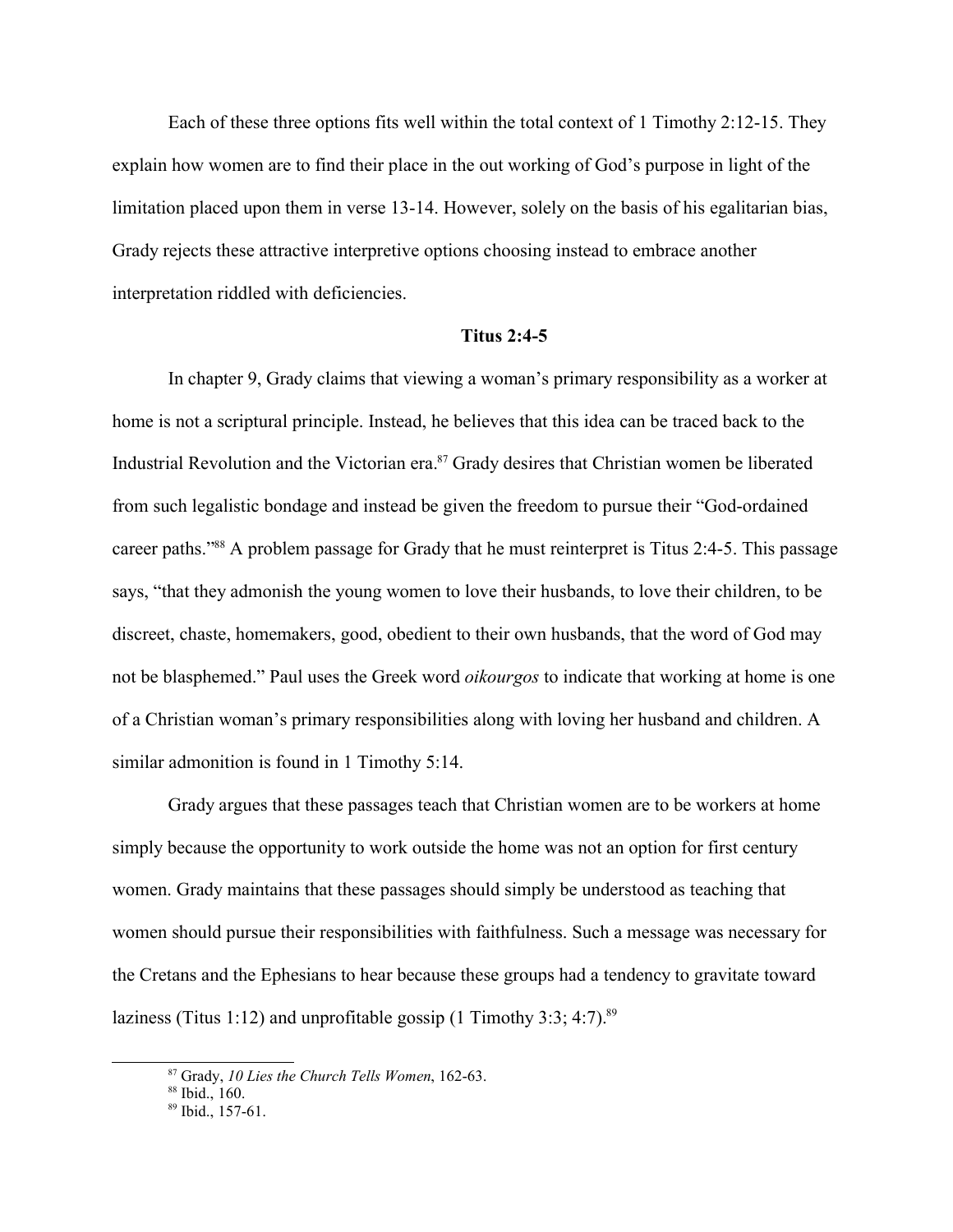Just as he did with 1 Timothy 2:12-14, Grady once again uses cultural argumentation to dismiss those portions of God's word that he finds personally objectionable. Because he has already opened up Pandora's Box by using cultural argumentation to dismiss other portions of scripture, perhaps he feels justified in repeatedly using this same approach when it suits his purposes. Moreover, Grady's contention that going to work was not an option for first-century women is probably too strong a statement. While first century women certainly did not enjoy the many employment options modern women experience, we do find examples of women working outside the home in the first century. One notable biblical example is the case of Lydia who was a dealer of purple (Acts 16:14). Another example is Priscilla who was a tentmaker (Acts 18:2-3).

In addition, Grady's ambition to obliterate gender role distinctions in the Christian home causes him to ignore God's method of rearing children. Deuteronomy 6:6-7 says, "And these words which I command you today shall be in your heart. You shall teach them diligently to your children, and shall talk of them when you sit in your house, when you walk by the way, when you lie down, and when you rise up." These verses communicate two interesting facts about rearing children. First, they teach that God has given parents the responsibility of transmitting His truth to the next generation through the diligent instruction of their children. This theme is also repeated in other sections of the Old Testament (Prov. 22:6) as well as the New Testament (Eph. 6:4; 2 Tim. 1:5).

Second, Deuteronomy 6:6-7 teaches that rearing children in the truths of God is a process that takes time. By indicating that such instruction is to take place while sitting, walking, and lying down, these verses communicate that parental instruction of children is to take place at appropriate times throughout the waking hours. There is no possible way that such an extensive process can transpire unless parents are willing and able to invest vast quantities of time with their children. Thus, God's method of teaching children is incompatible with modern feminist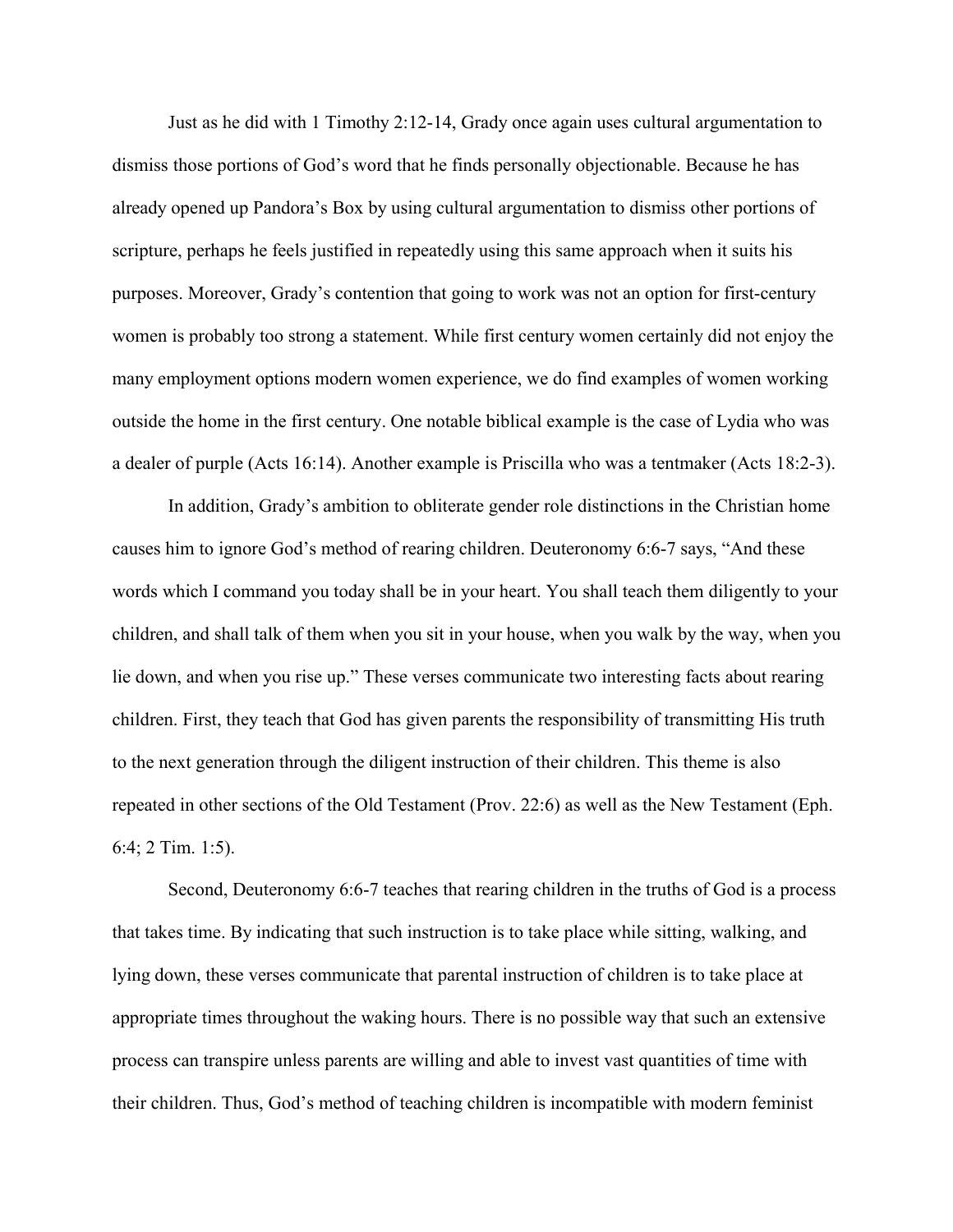thinking which places a primary importance upon the pursuit of a career and secondary importance on motherhood. There simply are not enough hours in the day for women to both pursue a career and rear children effectively. How could Lois and Eunice have spent the time necessary to effectively bring up young Timothy in the truths of the Lord if these women had been out pursuing their "God ordained career paths"?

Christian women violate this divine standard when they place other priorities above their responsibility of rearing Godly children. When they abdicate their God ordained responsibilities and instead leave their children to their own devices, Christian women create amoral children that eventually shame them (Prov. 29:15). Because of these important principles, Paul emphasizes in Titus 2:4-5 and 1 Timothy 5:14 that women are to be workers at home. The timelessness of these principles should cause believers to resist any attempt to explain them away through intricate cultural argumentation.

## **Ephesians 5:22-33**

In chapter 10, Grady attacks the concept of male headship and female submission within the context of the marital relationship. An obvious passage that seems to contradict Grady's egalitarian marital view is Ephesians 5:22-33, which teaches male headship within marriage as well as the wife's responsibility to submit to her husband. In his attempt to harmonize Ephesians 5:22-33 with his desire to eradicate gender role distinctions within marriage, Grady utilizes five tactics.

First, he notes that the traditional concept of marital submission should be dispensed with because it has led to physical abuse perpetrated against women in Christian homes.<sup>90</sup> Grady maintains that the concepts of male headship and marital submission inappropriately diminish

<sup>90</sup> Ibid., 173-75.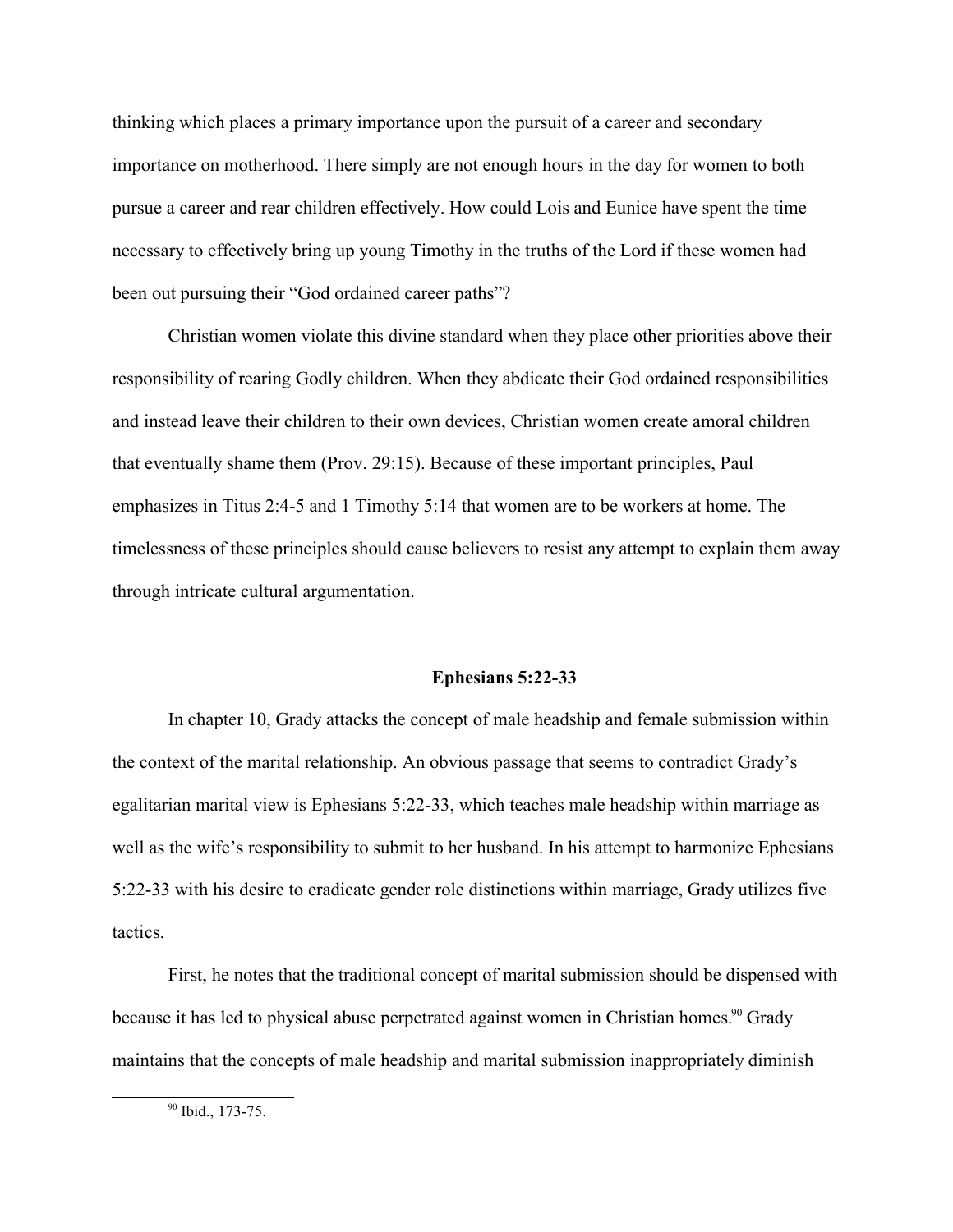women making Christianity's view of the female gender no different than that of the pagan religions of Hinduism and Islam.<sup>91</sup>

Second, Grady contends that Paul teaches that wives are not only to submit to their husbands but husbands are also to submit to their wives. Grady reaches this conclusion on the basis of Ephesians 5:21, which says, "submitting to one another in fear of God."<sup>92</sup> Third, he defines the Greek verb *hypotasso*, which is used for "submit" in Ephesians 5:24, to mean "identify with," or "be attached to," or "to be one with."<sup>93</sup> Grady reaches the conclusion that the submission spoken of in Ephesians 5:24 does not pertain to a top down hierarchical arrangement by noting that type of leadership modeled by Christ was servant leadership (Mark 10:44; Matt.  $20:25-26$ . <sup>94</sup> Moreover, Grady indicates that if Paul intended to communicate a hierarchical arrangement in Ephesians 5:24 he would have used the term "obey," just as he does in Colossians 3:20, rather than "submit."<sup>95</sup>

Fourth, Grady notes that because *hypotasso* or "submit" is in the Greek middle voice in Ephesians 5:24, Paul intends to communicate a voluntary submission or a submission that individuals impose on themselves.<sup>96</sup> Fifth, Grady maintains that the Greek word *kephale* or "head" that is used in Ephesians 5:23 to communicate male headship within marriage does not refer to authority but rather to source. In other words, Paul uses *kephale* to communicate that the husband is the source of his wife rather than the authority over his wife due to the fact that Eve was created from Adam.<sup>97</sup>

However, because these arguments can be easily dispensed with, it becomes impossible to harmonize the plain teaching of Ephesians 5:22-33 with Grady's egalitarian view of marriage.

- <sup>95</sup> Ibid., 179.
- <sup>96</sup> Ibid., 177.

<sup>91</sup> Ibid., 182-83

<sup>92</sup> Ibid., 177.

<sup>93</sup> Ibid., 179.

<sup>94</sup> Ibid., 176-77.

<sup>97</sup> Ibid., 180.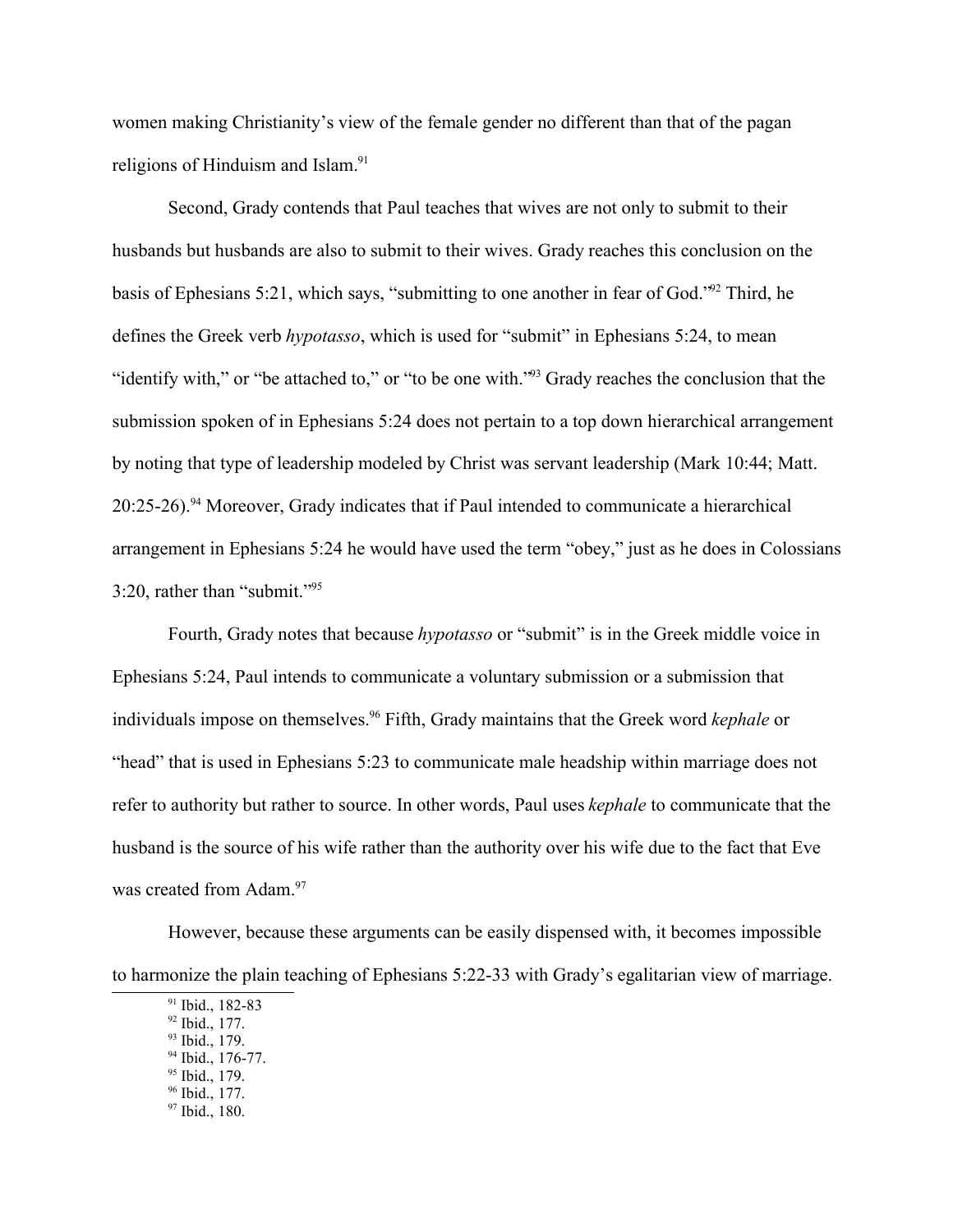First, the concepts of marital headship and submission cannot be fairly blamed for the physical and spiritual abuse frequently perpetrated against women. The remedy to the problem of abuse is teaching balanced doctrine. For example, although the husbands are the head of the marriage, they still have the responsibilities of loving their wives as Christ loves the Church (Ephesians 5:25) as well as treating their wives with honor and consideration (1 Peter 3:7). Such doctrinal balance immediately eliminates any justification for abuse. Just because a doctrine is twisted to justify abuse does not mean the doctrine itself is at fault. Sadly, Grady misdiagnoses gender roles and hierarchies as the primary culprit of spousal abuse and therefore views a redefinition of these roles as the only answer to the problem.

Second, Ephesians 5:21 does not teach that husbands are to submit to their wives just as wives are to submit to their husbands. The following context defines what Paul means when he says be subject to one another. Paul simply means that believers are to be subject to others who are in positions of authority over them. This meaning is explained in the verses that follow. Wives are to be subject to husbands (Eph. 5:22-24) but husbands are never told to be subject to their wives. Children are to be subject to their parents (Eph. 6:1-4) but parents are never told to be subject to their children. Servants are to be subject to their masters (Eph. 6:5-9) but masters are never told to be subject to their servants. Therefore, the notion of mutual submission in the sense that both husbands and wives are to be submissive to one another is not affirmed in Ephesians  $5:21.^{98}$ 

Third, *hypotasso* or "submit" does not mean "identify with," or "be attached to," or "to be one with." Rather, the word means "to rank under" and always has to do with submission to an authority when it is used in the New Testament. For example, *hypotasso* is used elsewhere in the New Testament to refer to the submission of Jesus to the authority of his parents (Luke 2:51), of

<sup>98</sup> Grudem, *Systematic Theology*, 466.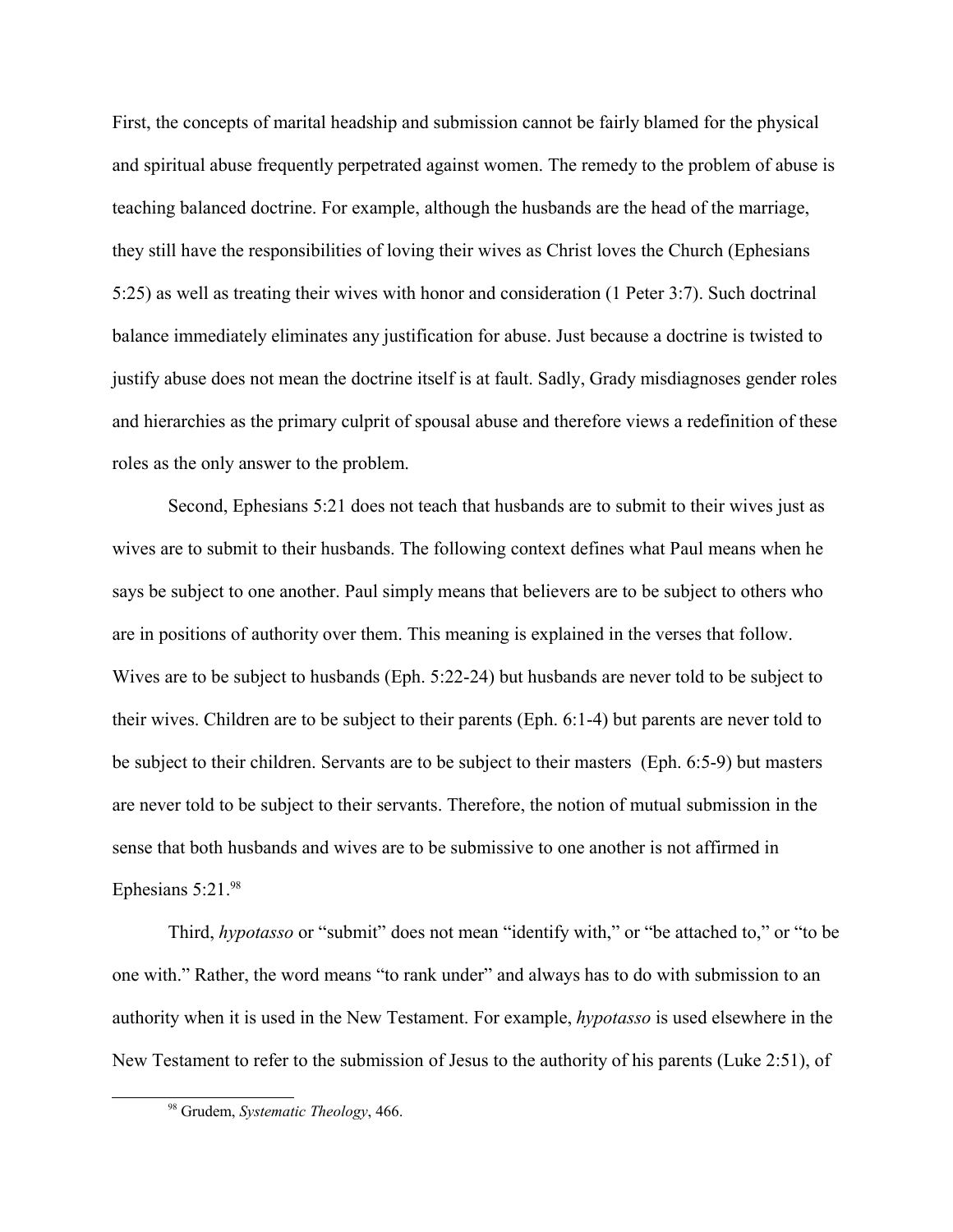demons being subject to the disciples (Luke 10:17), of citizens being subject to governmental authorities (Titus 3:1), of the universe being subject to Christ (Eph. 1:22), of unseen spiritual powers being subject to Christ (1 Pet. 3:22), of Christ being subject to the Father (1 Cor. 15:28), of Church members being subject to Church leaders (1 Pet. 5:5), of servants being subject to their masters (Titus 2:9), and of Christians being subject to God (Jas. 4:7).<sup>99</sup> Moreover, the servant leadership of Christ does not change this basic definition of submission. Although Christ served His disciples, he never nullified His authority over them.<sup>100</sup>

Fourth, the fact that *hypotasso* is in the Greek middle voice in Ephesians 5:24 does little to help Grady's case. *Hypotasso* still connotes the notion of authority whenever it is used in the middle voice in Greek throughout the New Testament.<sup>101</sup> Fifth, the notion that *kephale* or "head" in Ephesians 5:23 refers to source rather than authority has been utterly disproved. Grady completely ignores a recent study by Grudem who documented over 2,000 instances of *kephale* in all the major writings of the classical and Hellenistic Greek periods.<sup>102</sup> This study demonstrates that there is virtually no question that that *kephale* or "head" imparted the idea of leader or authority in the New Testament era and before. In fact, there is little, if any, evidence the *kephale* ever meant source.<sup>103</sup> According to Grudem, "Even the few examples where people have claimed that 'head' could mean 'source' when applied to a person, the person is always one in authority. No counter examples have ever been found in ancient Greek literature."<sup>104</sup> The enormity of this evidence was illustrated in a recent public debate featuring evangelical feminist Dr. Catherine

<sup>&</sup>lt;sup>99</sup> Ibid., 465-66.

<sup>100</sup> House, *The Role of Women in Ministry Today*, 36.

<sup>&</sup>lt;sup>101</sup> Ibid., 35-36.

<sup>102</sup> Wayne Grudem, "Does Kephale ('head') Mean 'Source' of 'Authority Over' in Greek Literature? A Survey of 2,336 Examples," appendix 1 in George W. Knight III, *The Role Relationship of Men and Women* (Chicago: Moody Press, 1985), 49-80; Wayne Grudem, "The Meaning of Kephale ("Head"): A Response to Recent Studies," appendix 1 in *Recovering Biblical Manhood and Womanhood: A Response to Evangelical Feminism*, ed. John Piper and Wayne Grudem (Wheaton, Ill.: Crossway, 1991), 425-68.

<sup>103</sup> H. Wayne House, "Should a Woman Prophesy or Preach Before Men?," *Bibliotheca Sacra* 145, no. 578 (April-June 1988): 146.

<sup>104</sup> Grudem, *Systematic Theology*, 459-60, n.6.